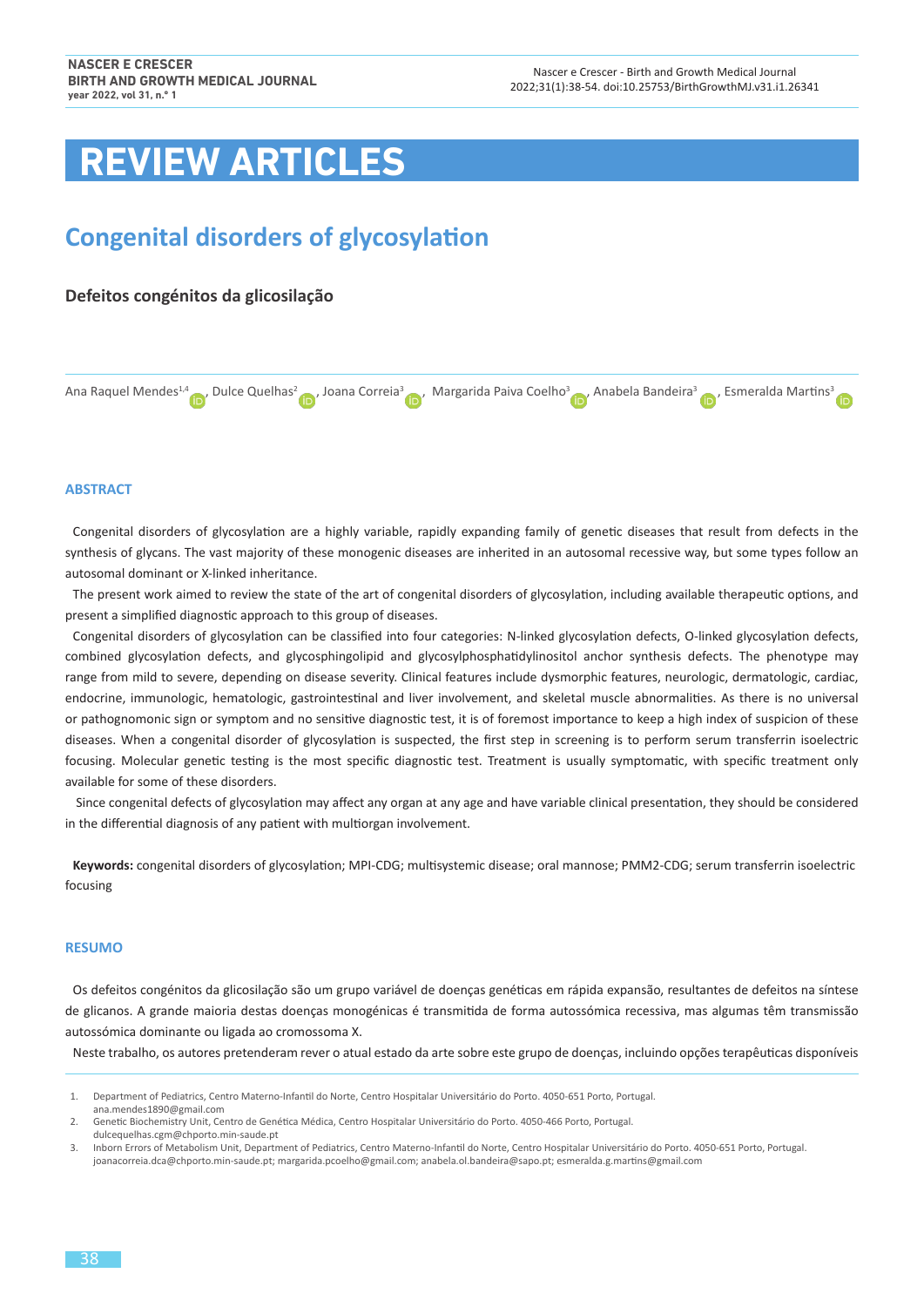e apresentar uma abordagem de diagnóstico simplificada para as mesmas.

Os defeitos congénitos da glicosilação podem ser classificados em quatro categorias: defeitos da N-glicosilação, defeitos da O-glicosilação, defeitos combinados da glicosilação, e defeitos na biossíntese dos lípidos e da âncora glicosilfosfatidilinositol. O fenótipo pode variar entre ligeiro a grave, dependendo da gravidade da doença. As manifestações clínicas incluem dismorfias, envolvimento neurológico, dermatológico, cardíaco, endócrino, imunológico, hematológico, gastrointestinal e hepático, e anomalias músculo-esqueléticas. Devido à ausência de sinais ou sintomas universais ou patognomónicos e de biomarcadores, é fundamental manter um elevado índice de suspeição para o diagnóstico deste grupo de doenças. Mediante suspeita clínica, o primeiro passo no rastreio deve ser a focagem isoelétrica da transferrina sérica. O teste genético molecular é o teste de diagnóstico mais específico. O tratamento é geralmente sintomático, só estando disponível tratamento específico para alguns subtipos destas doenças.

Como os defeitos congénitos da glicosilação podem atingir qualquer órgão em qualquer idade e ter uma apresentação clínica variável, este grupo de doenças deve fazer parte do diagnóstico diferencial de todos os doentes com envolvimento multiorgânico.

**Palavras-chave:** defeitos congénitos da glicosilação; doença multissistémica; focagem isoelétrica da transferrina sérica; manose oral; MPI-CDG; PMM2-CDG

# **INTRODUCTION**

Congenital disorders of glycosylation (CDGs) are a highly variable, rapidly expanding family of genetic diseases resulting from defects in the synthesis of glycans that either lead to underglycosylation or misglycosylation of glycoconjugates.<sup>1</sup> Although the vast majority of these monogenic diseases are inherited in an autosomal recessive way, about 15 CDGs show an autosomal dominant or X-linked inheritance. Some show either one or the other form of inheritance depending on the variant(s). $2,3$ 

The first patients with CDGs were reported in 1980 by Jaeken et al., being currently identified more than 140 forms of the disease.  $2,4$  The exact prevalence and incidence of CDGs as a group have not been established. Estimates point to a prevalence of 1/10,000 in Europeans and African- Americans based on carrier frequencies of known pathogenic variants in 53 genes. However, most CDG types have less than 100 cases reported worldwide.<sup>2</sup> Due to the difficulties in diagnosing this type of genetic diseases, their true prevalence is probably underestimated.

Oligosaccharides, or glycans, are multisugar structures attached to proteins or lipids. Glycosylation is an extremely variable and ubiquitous process that refers to the attachment of glycans to proteins and lipids to form glycoproteins and glycolipids. It is a crucial step in the processing of these enzymes, as it is required for folding, transport, self-recognition and function. Hypoglycosylation of glycoproteins acting as hormones, enzymes or transporters leads to its malfunctioning, decreased activity and rapid degradation.<sup>1,5</sup> Given the universal nature of glycosylation in human biology, it is not surprising that disorders in this pathway can manifest as severe, usually multisystemic diseases.<sup>6</sup>

# **OBJECTIVES**

The aim of this study was to review the current state of the art, namely regarding available therapeutic options of CDGs and present a simplified diagnostic approach to this group of disorders.

#### **ETIOLOGY**

Attachment of glycans to proteins can be of two types: N-linked glycosylation (attachment to the amide group of asparagine via an N-acetylglucosamine residue [GlcNAc]) or O-linked glycosylation (attachment to the hydroxyl group of serine or threonine via an N-acetylgalactosamine [GalNAc] or another monosaccharide residue). The synthesis of N-glycans requires a much longer and more complex pathway than that of O-glycans, which includes N-glycosylation and a processing pathway that is absent in O-glycosylation. N-glycosylation occurs in three cellular compartments: cytosol, endoplasmic reticulum (ER) and Golgi apparatus. **Figure 1** depicts a schematic view of the initial steps of the N-glycosylation pathway.<sup>1,7,8</sup>

The biosynthesis of O-glycans usually starts in the Golgi apparatus with the attachment of GalNAc (or xylose in the case of glycosaminoglycans) to the hydroxyl group of serine or threonine residues.<sup>1</sup> Contrary to N-glycan synthesis, no processing is involved.<sup>7</sup>

Lipid-based glycosylation pathways may also be affected in CDGs. The disorders that disturb the glycosylphosphatidylinositol (GPI) anchor biosynthesis pathway are a major group of glycosylation disorders that affect glycolipid production.<sup>8</sup>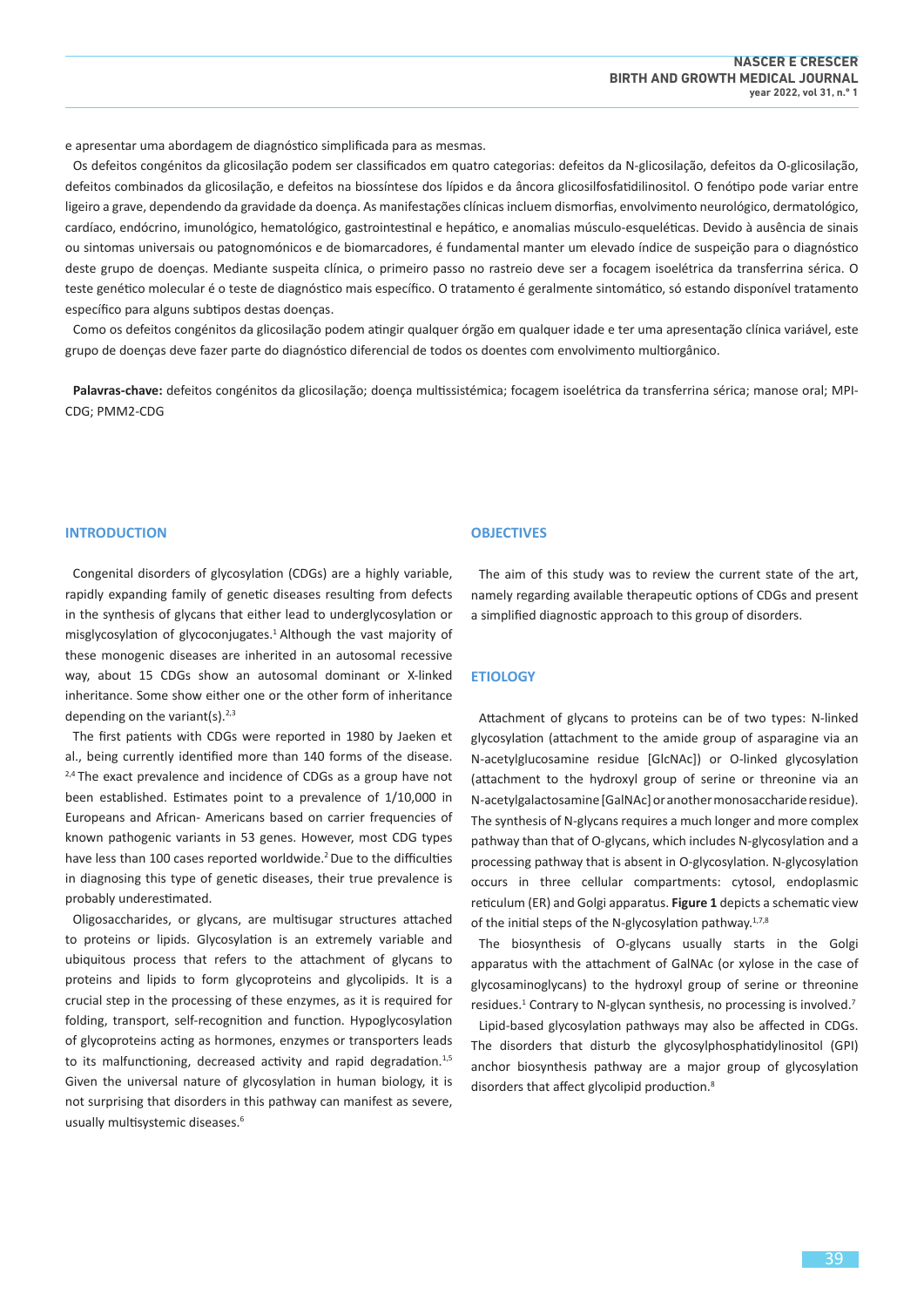

Frut: fructose, GalNAc: N-acetylgalactosamine, GDP: guanosine diphosphate, GDP-Man: guanosine diphosphate- mannose, Glc: glucose, GlcNAc: N-acetylglucosamine, Man: mannose, MPI: mannose phosphate isomerase, P: phosphate, PMM: phosphomannomutase, UDP: uridine diphosphate, UMP: uridine monophosphate

Figure 1 - Simplified view of the initial steps of the N-glycosylation pathway (Adapted from Vilarinho L *et al.<sup>1</sup>* and Grünewald S *et al.<sup>4</sup>* 

1. The first step consists of the synthesis of the activated GDP-Man sugar from glucose in the cytoplasm. Various enzymes take part in this process, such as phosphoglucose isomerase, MPI, PMM and GDP-Man-synthase. 2. GDP-Man and UDP-Glc serve as substrates for dolichol phosphate mannose and dolichol phosphate glucose synthesis, which also occurs in the cytoplasmic side of the endoplasmic reticulum. These two precursors are then transferred to the luminal side of the endoplasmic reticulum. 3. One GlcNAc molecule is transferred from UDP-GlcNAc to dolichol phosphate to form dolichol pyrophosphate GlcNAc on the endoplasmic side of the endoplasmic reticulum. A second GlcNAc molecule is added to form dolichol pyrophosphate (GlcNAc), 4. Five mannose GDP-Man residues are attached to dolichol pyrophosphate (GIcNAc)<sub>2,</sub> forming dolichol pyrophosphate (GIcNAc)<sub>2</sub>(Man)<sub>5</sub>. 5. This substrate is then transferred to the luminal side of the endoplasmic reticulum, receiving four Man residues from dolichol phosphate mannose. 6. Three Glc residues from dolichol phosphate glucose are further added. 7. The Glc3Man9GlcNAc2 oligosaccharide is finally transferred from dolichol pyrophosphate to an asparagine residue of the growing glycoprotein to initiate protein N-glycosylation. 8. The three Glc residues are removed by glycosidases and the protein is transported to the Golgi apparatus for further processing.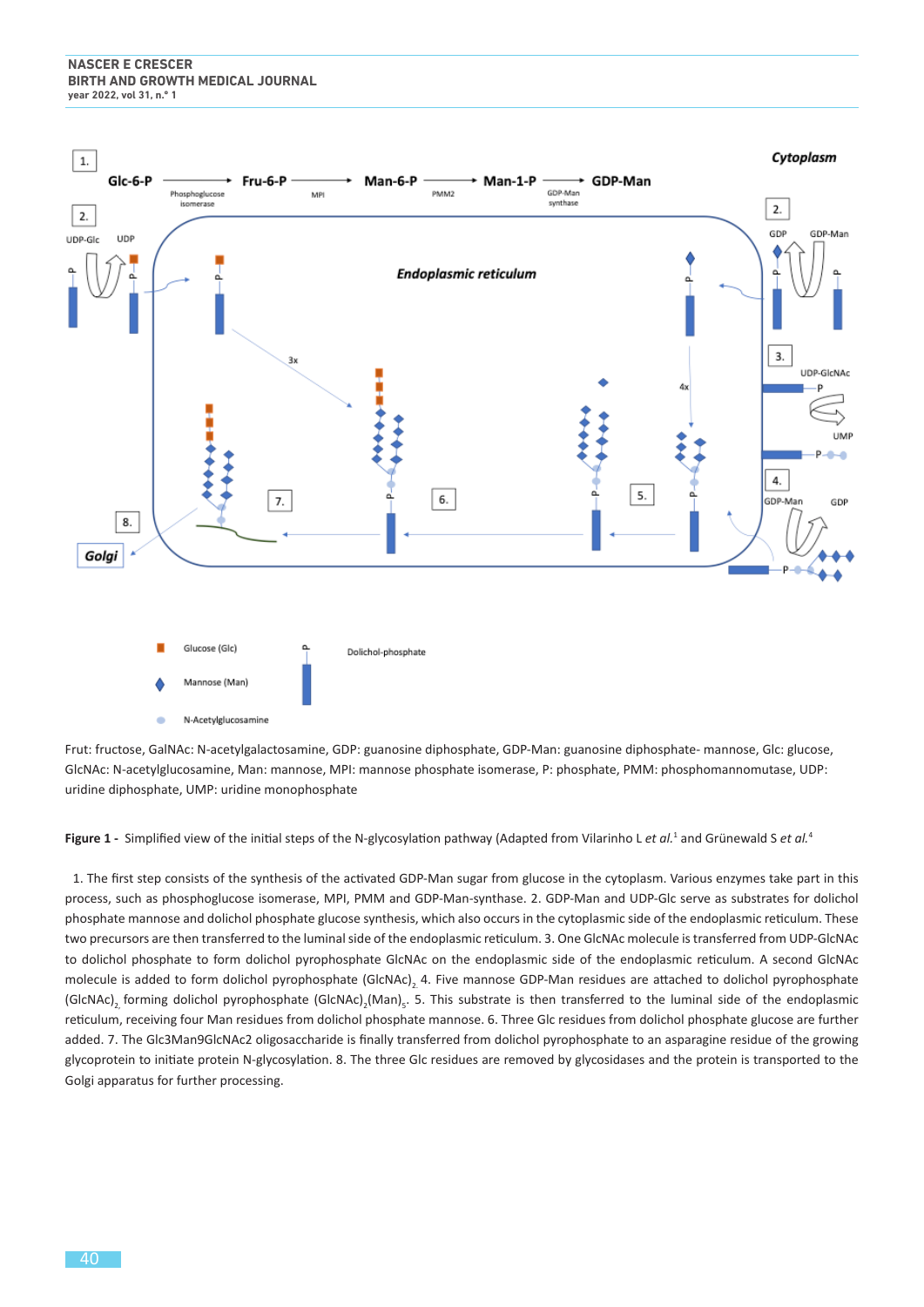# **PHYSIOPATHOLOGY**

Disorders can either be caused by abnormal assembly and transfer of oligosaccharides onto growing proteins, usually in the ER, or by abnormal processing of bound oligosaccharides in the Golgi apparatus.<sup>5</sup> The multisystemic manifestations of CDGs can be explained by the fact that N-linked glycoproteins represent more than 10% of all proteins. The importance of O-glycosylation is best exemplified by the O-mannosylation of dystroglycan, which is required for normal muscular scaffolding formation, and by the O-xylosylation of glycosaminoglycans for proteoglycans, which plays a role in connective tissue.<sup>1,8,9</sup>

GPI anchoring is crucial for signal transduction, cell adhesion, and antigen presentation.<sup>8</sup>

The signs and symptoms associated with CDGs are either due to substrate accumulation, decrease of a final reaction product, or a combination of both. Glycosylation of proteins and lipids is a ubiquitous and extremely diversified process that modifies the intrinsic properties of these molecules, accounting for the different physiopathological mechanisms that give rise to the clinical manifestations of CDGs.<sup>1</sup>

# **NOMENCLATURE**

Historically, CDGs were named according to the patterns of transferrin isoelectric focusing (type I vs. type II) and alphanumerically according to their first description. Type I N-linked disorders were termed CDG-I "x" and type II disorders were termed CDG-II

"x", with the "x" being alphabetically assigned according to the discovery order (e.g., CDG-Ia, CDG Ib).<sup>5</sup> The N-linked protein glycosylation defect PMM2-CDG, previously known as CDG type Ia, was the first CDG to be described by Jaak Jaeken in 1980. With the widespread use of next-generation sequencing (NGS) in diagnosis, CDG nomenclature was updated in 2009 to specify the molecular etiology of the diseases. Presently, the disorders are denoted by the name of the affected gene (non-italicized), followed by the designation CDG (e.g., PMM2-CDG).<sup>2,5,10</sup>

# **CLASSIFICATION**

CDGs are broadly classified into four categories:  $11$ 

- (I) N-linked glycosylation defects
- (II) O-linked glycosylation defects
- (III) Combined glycosylation defects (multiple pathway involvement)
- (IV) Glycosphingolipid and glycosylphosphatidylinisotol (GPI) anchor synthesis defects

# **CLINICAL MANIFESTATIONS**

Due to the diversity of glycosylation pathways and targeted proteins, CDGs are usually multisystem diseases. Like in other inborn errors of metabolism, the phenotype may range from mild to severe, depending on the disease severity. $8,12$  Some clinical features may present at birth and remain unchanged or improve over the course of time, while others are progressive and may not be evident during infancy.8

Table 1 presents a summary of selected CDG subtypes.<sup>13</sup>

**Table 1 -** Overview of selected congenital disorders of glycosylation types of CDG. (Adapted from Ferreira CR *et al.*<sup>18</sup>)

| <b>Disease</b> | <b>Defective</b><br>gene | Defective protein | <b>Defect location</b> | <b>Inheritance</b> | Phenotype                             |
|----------------|--------------------------|-------------------|------------------------|--------------------|---------------------------------------|
| MPI-CDG        | <b>MPI</b>               | Phosphomannose    | Cytosol                | AR                 | - Liver disease (hepatomegaly,        |
|                |                          | isomerase         |                        |                    | hepatopathy, cirrhosis)               |
|                |                          |                   |                        |                    | - Coagulopathy                        |
|                |                          |                   |                        |                    | - Hyperinsulinemic hypoglycemia       |
|                |                          |                   |                        |                    | - Gastrointestinal symptoms (chronic  |
|                |                          |                   |                        |                    | diarrhea, protein-losing enteropathy) |
|                |                          |                   |                        |                    | - normal intellectual development     |
|                |                          |                   |                        |                    |                                       |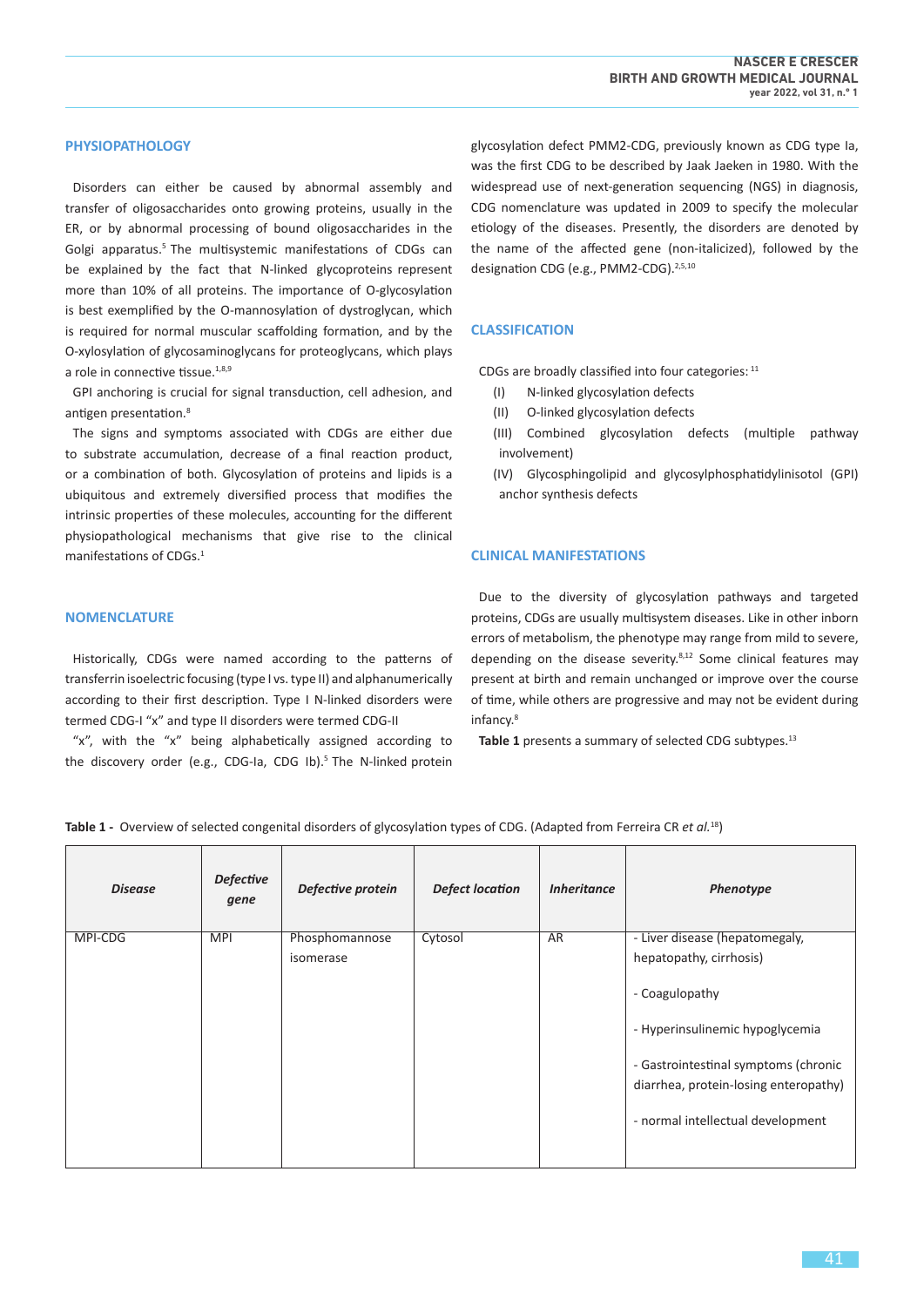| PMM2-CDG                                                                                               | PMM <sub>2</sub>                    | Phosphomannose<br>isomerase                                                                                      | Cytosol                                                           | <b>AR</b> | - Strabismus<br>- Large ears, thin upper lip, inverted<br>nipples, abnormal fat distribution<br>- developmental delay (intellectual<br>disability)<br>- Coagulation abnormalities,<br>thrombotic events, stroke-like<br>episodes<br>-Hepatopathy<br>- Endocrine abnormalities<br>- Cerebellar hypoplasia |
|--------------------------------------------------------------------------------------------------------|-------------------------------------|------------------------------------------------------------------------------------------------------------------|-------------------------------------------------------------------|-----------|----------------------------------------------------------------------------------------------------------------------------------------------------------------------------------------------------------------------------------------------------------------------------------------------------------|
| $GFPT1-CDG (=$                                                                                         | GFPT1,                              | Glutamine: F69                                                                                                   | Cytosol                                                           | <b>AR</b> | - Myasthenia                                                                                                                                                                                                                                                                                             |
| <b>CMS12)</b><br>DPAGT1-CDG<br>$(=\text{CMS13})$<br>ALG14-CDG<br>$(=\text{CMS15})$<br>ALG2-CDG (CMS14) | DPAGT1<br>ALG14<br>ALG <sub>2</sub> | amidotransferase<br>GIcNAc-1-P<br>transferase<br>UDP-GIcNAc<br>transferase<br>$\alpha$ 1-3/6 Man-<br>transferase | ER (cytosolic side)<br>ER (cytosolic side)<br>ER (cytosolic side) |           | - DPAGT1-CDG and ALG2-CDG: may<br>present with multisystemic disorder                                                                                                                                                                                                                                    |
| RFT1-CDG                                                                                               | RFT1                                | Man5GlcNAc2-PP-<br>Dol flippase                                                                                  | <b>ER</b>                                                         | <b>AR</b> | - Developmental delay<br>- Seizures                                                                                                                                                                                                                                                                      |
| ALG11-CDG                                                                                              | ALG11                               | $\alpha$ 1-2 Man-<br>transferase                                                                                 | ER (cytosolic side)                                               |           | - Intellectual disability<br>- Sensorineural hearing loss                                                                                                                                                                                                                                                |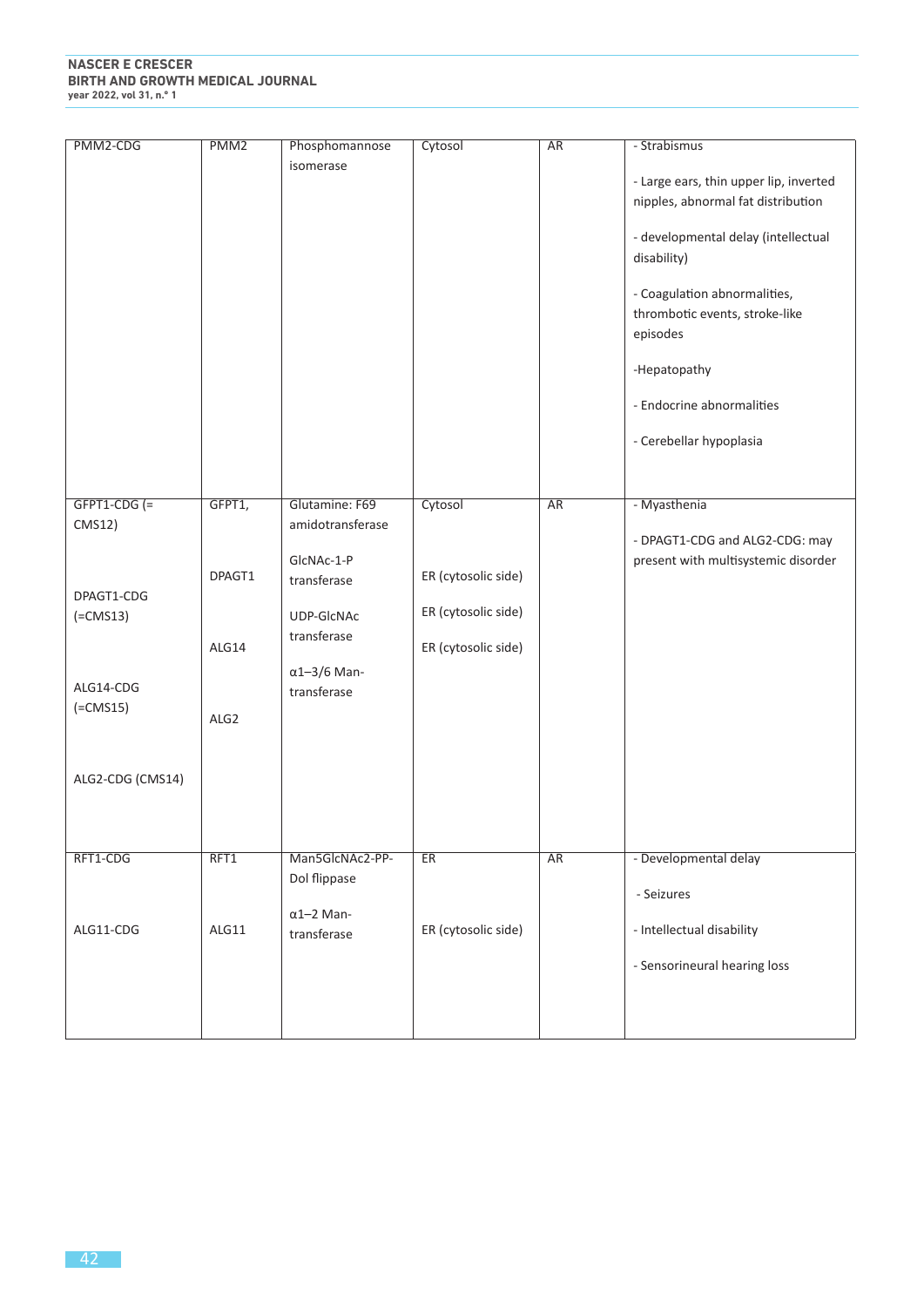| ALG6-CDG           | ALG6              | $\alpha$ 1-3 Glc-   | ER (luminal side)   | <b>AR</b> | - Developmental delay                 |
|--------------------|-------------------|---------------------|---------------------|-----------|---------------------------------------|
|                    |                   | transferase         |                     |           |                                       |
|                    |                   |                     | ER (luminal side)   |           | - Proximal muscle weakness            |
|                    |                   | $\alpha$ 1-3 Glc-   |                     |           |                                       |
| ALG8-CDG*          | ALG8              | transferase         |                     |           | - Seizures                            |
|                    |                   |                     |                     |           |                                       |
|                    |                   |                     |                     |           | - Ataxia in most cases                |
|                    |                   |                     |                     |           |                                       |
|                    |                   |                     |                     |           | - *Brachydactyly, intellectual        |
|                    |                   |                     |                     |           | disability, dysmorphic features       |
|                    |                   |                     |                     |           | (low-set ears, hypertelorism and      |
|                    |                   |                     |                     |           | macroglossia)                         |
|                    |                   |                     |                     |           |                                       |
|                    |                   |                     |                     |           |                                       |
| ALG3-CDG           | ALG3              | $\alpha$ 1-3 Man-   | ER (luminal side)   | <b>AR</b> | ALG9-CDG:                             |
|                    |                   | transferase         |                     |           |                                       |
|                    |                   |                     | ER (luminal side)   |           | - polycystic kidneys                  |
|                    |                   | $\alpha$ 1-2 Man-   |                     |           |                                       |
| ALG9-CDG (severe   | ALG9              | transferase         |                     |           | - hepatic fibrosis                    |
| form: Gillessen-   |                   |                     |                     |           | - congenital heart disease            |
| Kaesbach-Mishimura |                   |                     |                     |           |                                       |
| syndrome)          |                   |                     |                     |           | - characteristic skeletal changes     |
|                    |                   |                     |                     |           | (mesomelia, round pelvis, shortened   |
|                    |                   |                     |                     |           | sacrosciatic notch, ovoid ischia,     |
| ALG12-CDG          |                   |                     |                     |           | hypomineralization of skull, cervical |
|                    |                   | $\alpha$ 1-6 Man-   |                     |           |                                       |
|                    |                   | transferase         |                     |           | vertebral bodies, pubic rami, thick   |
|                    |                   |                     | ER (luminal side)   |           | occipital bone)                       |
|                    |                   |                     |                     |           | -similar skeletal anomalies in ALG3-  |
|                    |                   |                     |                     |           |                                       |
|                    |                   |                     |                     |           | CDG and ALG12-CDG                     |
|                    | $ALG-12$          |                     |                     |           |                                       |
|                    |                   |                     |                     |           |                                       |
|                    |                   |                     |                     |           |                                       |
|                    |                   |                     |                     |           |                                       |
| MGAT2-CDG          | MGAT <sub>2</sub> | $\beta$ 1-2 GlcNAc- | <b>Medial Golgi</b> | <b>AR</b> | - Long eyelashes, prominent nasal     |
|                    |                   | transferase II      |                     |           | bridge, underdeveloped alae           |
|                    |                   |                     |                     |           | nasi, low-hanging columella, thin     |
|                    |                   |                     |                     |           | vermillion of the upper lip           |
|                    |                   |                     |                     |           |                                       |
|                    |                   |                     |                     |           | - Severe growth delay                 |
|                    |                   |                     |                     |           |                                       |
|                    |                   |                     |                     |           | - Mental disability with absent       |
|                    |                   |                     |                     |           | speech                                |
|                    |                   |                     |                     |           |                                       |
|                    |                   |                     |                     |           | - Radio-ulnar synostosis              |
|                    |                   |                     |                     |           |                                       |
|                    |                   |                     |                     |           |                                       |
|                    |                   |                     |                     |           |                                       |
|                    |                   |                     |                     |           |                                       |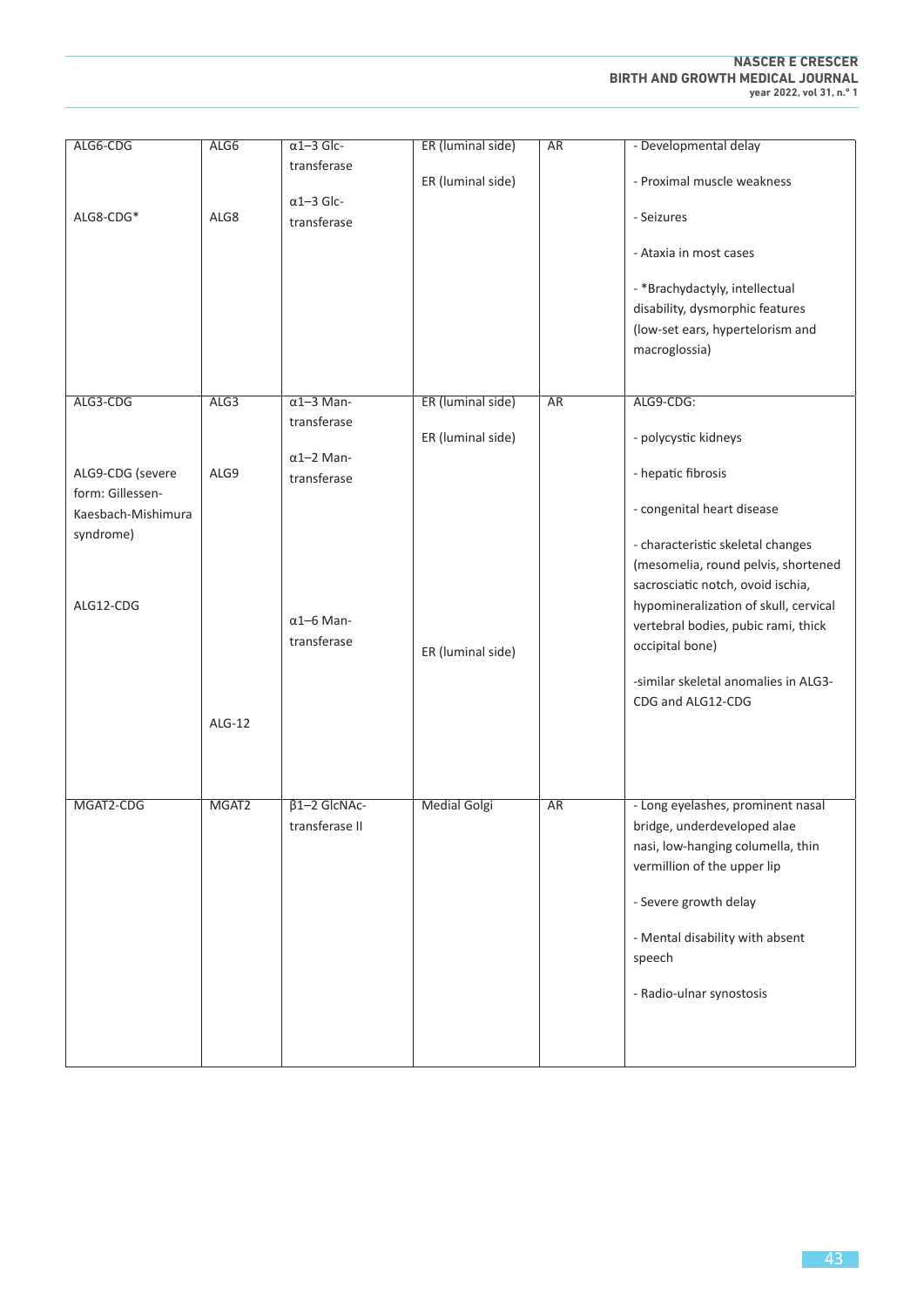| MAN1B1-CDG      | MAN1B1           | $\alpha$ 1-2 mannosidase I | ER                  | <b>AR</b> | - Intellectual disability                |
|-----------------|------------------|----------------------------|---------------------|-----------|------------------------------------------|
| (MRT15)         |                  |                            |                     |           |                                          |
|                 |                  |                            |                     |           | - Facial dysmorphism (widely spaced      |
|                 |                  |                            |                     |           | eyes, down-slanting palpebral            |
|                 |                  |                            |                     |           | fissures, long ears, underdeveloped      |
|                 |                  |                            |                     |           | naso-labial fold, thin vermillion of the |
|                 |                  |                            |                     |           | upper lip)                               |
|                 |                  |                            |                     |           |                                          |
|                 |                  |                            |                     |           | - Truncal obesity                        |
|                 |                  |                            |                     |           |                                          |
|                 |                  |                            |                     |           |                                          |
| SRD5A3-CDG      | SRD5A3           | Polyprenol                 | ER                  | <b>AR</b> | - Eye malformations (cataract, retinal   |
|                 |                  | reductase                  |                     |           | anomalies, glaucoma, visual loss)        |
|                 |                  |                            |                     |           |                                          |
|                 |                  |                            |                     |           | - Cerebellar ataxia                      |
|                 |                  |                            |                     |           | - Ichthyosiform skin anomalies (one      |
|                 |                  |                            |                     |           | third of the cases)                      |
|                 |                  |                            |                     |           |                                          |
|                 |                  |                            |                     |           | - Mostly severe developmental            |
|                 |                  |                            |                     |           | disability                               |
|                 |                  |                            |                     |           |                                          |
|                 |                  |                            |                     |           |                                          |
| <b>DOLK-CDG</b> | <b>DOLK</b>      | <b>Dolichol kinase</b>     | ER                  | <b>AR</b> | - Multisystemic phenotype                |
|                 |                  |                            |                     |           | (neurologic, endocrine and               |
|                 |                  |                            |                     |           | coagulation abnormalities)               |
|                 |                  |                            |                     |           |                                          |
|                 |                  |                            |                     |           | - Dilated cardiomyopathy                 |
|                 |                  |                            |                     |           |                                          |
|                 |                  |                            |                     |           |                                          |
|                 |                  |                            |                     |           |                                          |
|                 |                  |                            |                     |           |                                          |
| DPM1-CDG        | DPM1             | Dol-P-Man synthase         | ER (cytosolic side) | <b>AR</b> | - muscle dystrophy                       |
|                 |                  |                            |                     |           |                                          |
|                 |                  | Dol-P-Man synthase         | ER                  |           |                                          |
|                 |                  |                            |                     |           |                                          |
| DPM2-CDG        | DPM <sub>2</sub> | Dol-P-Man synthase         |                     |           |                                          |
|                 |                  |                            |                     |           |                                          |
|                 |                  |                            | ER                  |           |                                          |
|                 | DPM3             |                            |                     |           |                                          |
| DPM3-CDG        |                  |                            |                     |           |                                          |
|                 |                  |                            |                     |           |                                          |
| COG1-CDG        | COG1             | Conserved                  | Vesicular           | AR        | - Variable phenotypic features and       |
|                 |                  | oligomeric Golgi           | membrane/           |           | variable severity                        |
|                 |                  | complex subunit 1          | Cytosol             |           | - Costo-cerebro-mandibular-like          |
|                 |                  |                            |                     |           | syndrome                                 |
|                 |                  |                            |                     |           |                                          |
|                 |                  |                            |                     |           |                                          |
|                 |                  |                            |                     |           |                                          |
|                 |                  |                            |                     |           |                                          |
|                 |                  |                            |                     |           |                                          |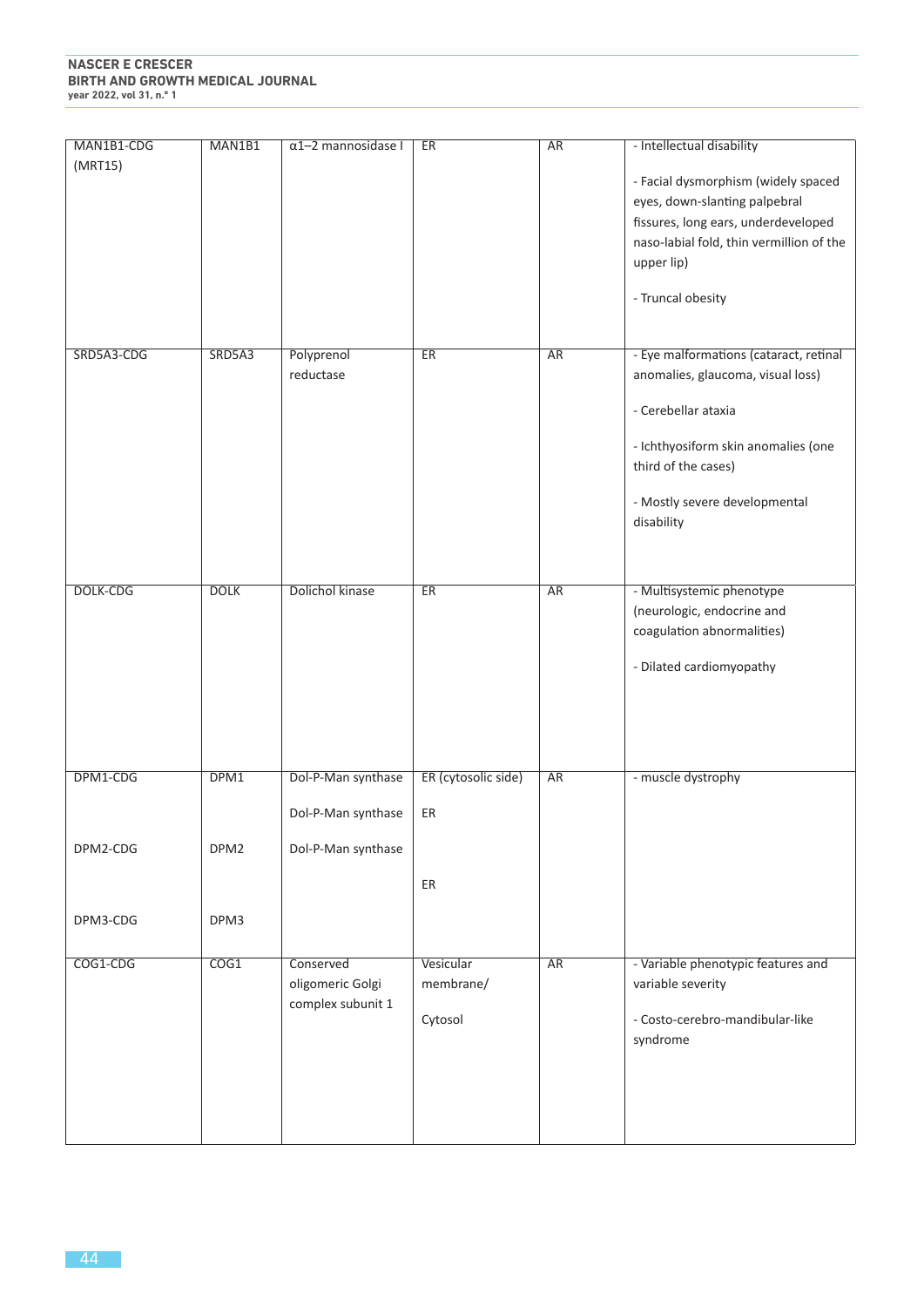| COG7-CDG                             | COG7     | Conserved                | Vesicular | <b>AR</b> | - Microcephaly                                       |
|--------------------------------------|----------|--------------------------|-----------|-----------|------------------------------------------------------|
|                                      |          | oligomeric Golgi         | membrane/ |           |                                                      |
|                                      |          | complex subunit 7        | Cytosol   |           | - Growth impairment                                  |
|                                      |          |                          |           |           | - Adducted thumbs                                    |
|                                      |          |                          |           |           | - Ventricular septal defect                          |
|                                      |          |                          |           |           | - Episodes of hyperthermia                           |
| SLC35C1-CDG                          | SLC35C1  | <b>GDP-Fuc transport</b> | Golgi     | <b>AR</b> | - Frequent infections                                |
|                                      |          |                          |           |           | - Neutrophilia                                       |
|                                      |          |                          |           |           | - Brachycephaly, low insertion of the                |
|                                      |          |                          |           |           | anterior hairline coarse features,                   |
|                                      |          |                          |           |           | puffy eyelids, flat nasal bridge, large              |
|                                      |          |                          |           |           | tongue, long upper lip with everted<br>lower lips    |
|                                      |          |                          |           |           |                                                      |
|                                      |          |                          |           |           | - Bombay blood group                                 |
|                                      |          |                          |           |           |                                                      |
| ATP6V0A2-CDG                         | ATP6V0A2 | Subunit of vacuolar      | Vacuolar  | <b>AR</b> | - Generalized congenital sagging skin,               |
| (autosomal recessive                 |          | ATPase                   | membrane  |           | cutis laxa, abnormal fat distribution                |
| cutis laxa type<br>IIA- wrinkly skin |          |                          |           |           | - Motor developmental disability                     |
| syndrome)                            |          |                          |           |           | - Skeletal abnormalities                             |
|                                      |          |                          |           |           | - Short stature                                      |
|                                      |          |                          |           |           | - Joint luxation                                     |
|                                      |          |                          |           |           | - Cobblestone-like brain                             |
|                                      |          |                          |           |           |                                                      |
|                                      |          |                          |           |           | - Dysgenesis and seizures                            |
| ATP6V1A-CDG                          | ATP6V1A  | Subunit of vacuolar      | Vacuolar  | <b>AR</b> | - Generalized cutis laxa                             |
| (=autossomal                         |          | ATPase                   | membrane  |           |                                                      |
| recessive cutis laxa                 |          | Subunit of vacuolar      | Vacuolar  |           | - Motor and intellectual<br>developmental disability |
| type IID)                            | ATP6V1E1 | ATPase                   | membrane  |           |                                                      |
|                                      |          |                          |           |           | - Cardiac involvement                                |
| ATP6V1E1-CDG                         |          |                          |           |           | - Hypercholesterolemia                               |
| (=autossomal                         |          |                          |           |           |                                                      |
| recessive cútis laxa<br>type IIC)    |          |                          |           |           |                                                      |
|                                      |          |                          |           |           |                                                      |
|                                      |          |                          |           |           |                                                      |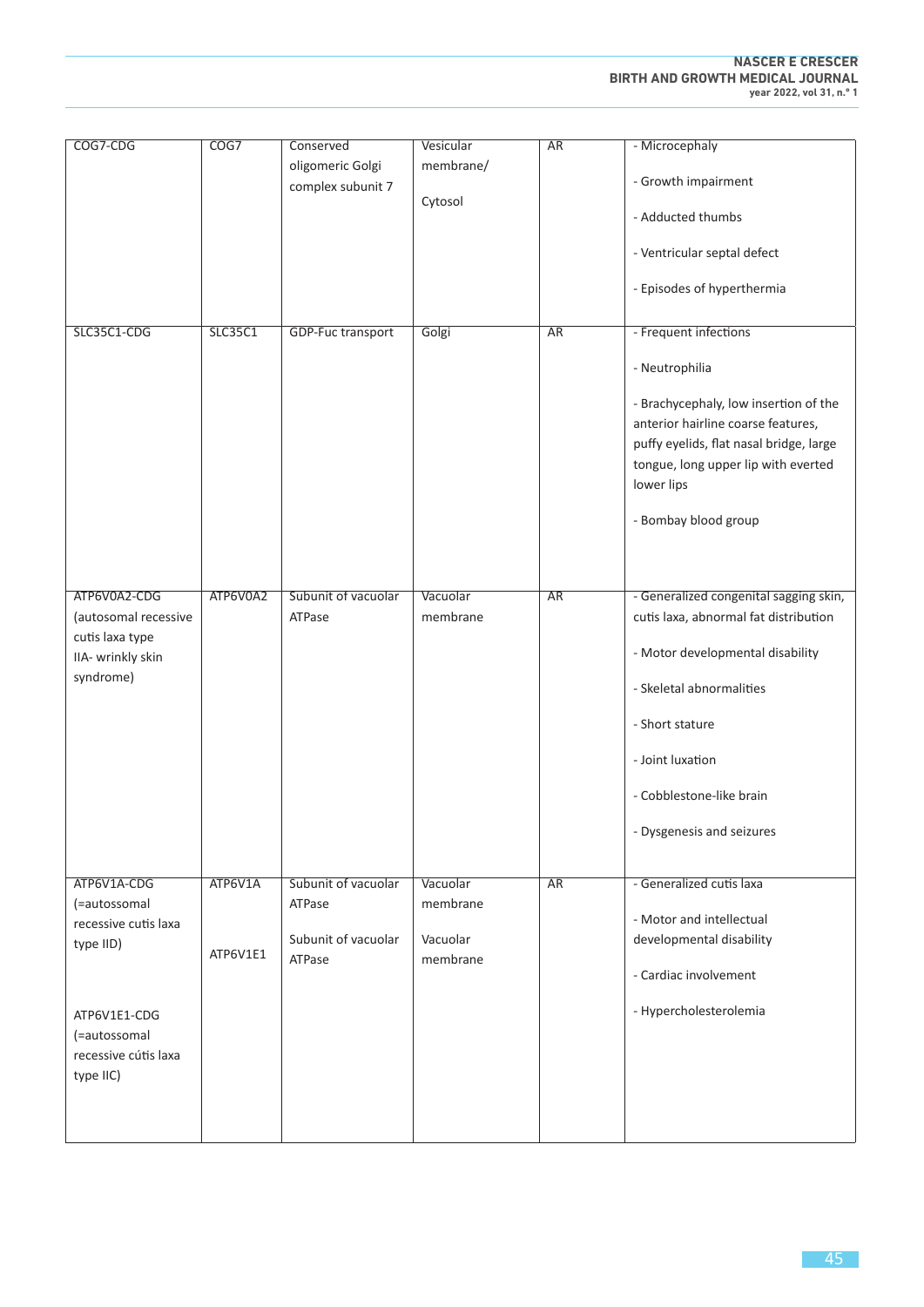# **NASCER E CRESCER BIRTH AND GROWTH MEDICAL JOURNAL year 2022, vol 31, n.º 1**

| ATP6AP1-CDG<br>(=immunodeficiency                                                                            | ATP6AP1        | Subunit of vacuolar<br>ATPase          | Vacuolar<br>membrane | <b>XL</b> | - Early liver disease (cholestasis,<br>fibrosis, cirrhosis)                               |
|--------------------------------------------------------------------------------------------------------------|----------------|----------------------------------------|----------------------|-----------|-------------------------------------------------------------------------------------------|
| 47)                                                                                                          |                | Subunit of vacuolar                    | Vacuolar             |           |                                                                                           |
|                                                                                                              | ATP6AP2        | ATPase                                 | membrane             | XL        | - Frequent infections<br>(hypogammaglobulinemia)                                          |
| ATP6AP2-CDG<br>(=-linked mental<br>retardation, Hedera<br>type; X-linked<br>parkinsonism with<br>spasticity) |                |                                        |                      |           | - Cutis laxa                                                                              |
| TMEM199-CDG                                                                                                  | <b>TMEM199</b> | Assembly factor for<br>vacuolar ATPase | Vacuolar<br>membrane | <b>AR</b> | - Early liver disease (cholestasis,<br>fibrosis, cirrhosis)                               |
| CCDC115-CDG                                                                                                  |                | Assembly factor for<br>vacuolar ATPase |                      |           | - Hypercholesterolemia                                                                    |
|                                                                                                              |                |                                        | Vacuolar<br>membrane | AR        | - Low serum ceruloplasmin                                                                 |
|                                                                                                              |                |                                        |                      |           | - Developmental disability                                                                |
| TMEM165-CDG                                                                                                  | TMEM165        | Ca2+/H+ antiporter                     | Golgi                | <b>AR</b> | - Spondyloepimetaphysea skeletal<br>dysplasia with extreme osteopenia<br>- Short stature, |
|                                                                                                              |                |                                        |                      |           | - Hyperinsulinism                                                                         |
|                                                                                                              |                |                                        |                      |           | - Growth hormone deficiency                                                               |
|                                                                                                              |                |                                        |                      |           | - Variable intellectual disability                                                        |
| SLC39A8-CDG                                                                                                  | <b>SLC39A8</b> | Cation transporter                     | Plasma membrane      | AR        | - Multisystem disorder with seizures                                                      |
|                                                                                                              |                |                                        |                      |           | - Skeletal dysplasia with rhizomelic<br>shortening and dwarfism                           |
|                                                                                                              |                |                                        |                      |           | - Low blood manganese and zinc<br>concentrations                                          |
|                                                                                                              |                |                                        |                      |           | - Increased urinary concentration<br>from renal wasting                                   |
|                                                                                                              |                |                                        |                      |           |                                                                                           |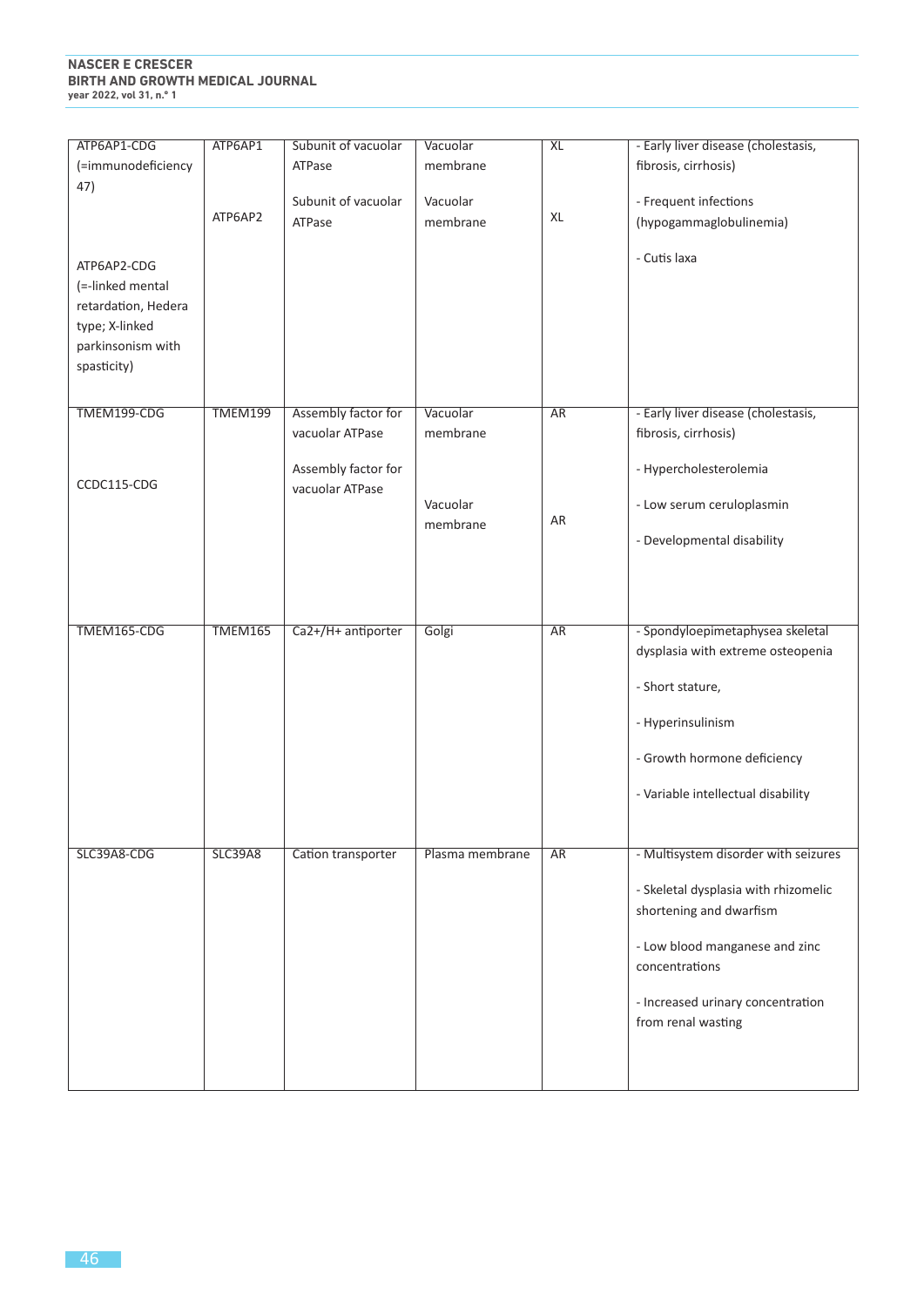| PGM1-CDG           | PGM1         | Phospho            | Cytosol             | AR        | - Midline malformations (Pierre-    |
|--------------------|--------------|--------------------|---------------------|-----------|-------------------------------------|
|                    |              |                    |                     |           | Robin sequence, bifid uvula, cleft  |
|                    |              | glucomutase        |                     |           | palate)                             |
|                    |              |                    |                     |           |                                     |
|                    |              |                    |                     |           | - Hepatopathy                       |
|                    |              |                    |                     |           |                                     |
|                    |              |                    |                     |           | - Muscle weakness                   |
|                    |              |                    |                     |           |                                     |
|                    |              |                    |                     |           | - Cardiomyopathy                    |
|                    |              |                    |                     |           |                                     |
|                    |              |                    |                     |           | - Hypoglycemia                      |
|                    |              |                    |                     |           |                                     |
|                    |              |                    |                     |           |                                     |
|                    |              |                    |                     |           |                                     |
| GMPPA-CDG          | <b>GMPPA</b> | GDP-mannose        | Cytosol             | AR        | - Alacrima                          |
| (=lacrima,         |              | pyrophosphoryla se |                     |           |                                     |
| achalasia, and     |              | $\alpha$ subunit   |                     |           | - Achalasia                         |
| mental retardation |              |                    |                     |           |                                     |
| syndrome)          |              |                    |                     |           | - Intellectual disability           |
|                    |              |                    |                     |           |                                     |
|                    |              |                    |                     |           |                                     |
|                    |              |                    |                     |           |                                     |
|                    |              |                    |                     |           |                                     |
|                    |              |                    |                     |           |                                     |
| PIGL-CDG (= CHIME  | PIGL         | GIcNAc-PI de-N-    | ER (cytosolic side) | AR        | - ocular Colobomas                  |
| syndrome)          |              | acetylase          |                     |           |                                     |
|                    |              |                    |                     |           | - congenital Heart Disease, early-  |
|                    |              |                    |                     |           | onset Ichthyosis                    |
|                    |              |                    |                     |           |                                     |
|                    |              |                    |                     |           | - Mental Retardation                |
|                    |              |                    |                     |           |                                     |
|                    |              |                    |                     |           | - Ear anomalies (conductive hearing |
|                    |              |                    |                     |           | loss)                               |
|                    |              |                    |                     |           |                                     |
|                    |              |                    |                     |           |                                     |
|                    |              |                    |                     |           |                                     |
| PIGM-CDG           | PIGM         | Man-transferase 1  | ER (luminal side)   | <b>AR</b> | - Portal vein thrombosis            |
|                    |              |                    |                     |           |                                     |
| $(=\text{GPIBD1})$ |              |                    |                     |           | - Seizures                          |
|                    |              |                    |                     |           |                                     |
|                    |              |                    |                     |           |                                     |
|                    |              |                    |                     |           |                                     |
|                    |              |                    |                     |           |                                     |
|                    |              |                    |                     |           |                                     |
|                    |              |                    |                     |           |                                     |
|                    |              |                    |                     |           |                                     |
|                    |              |                    |                     |           |                                     |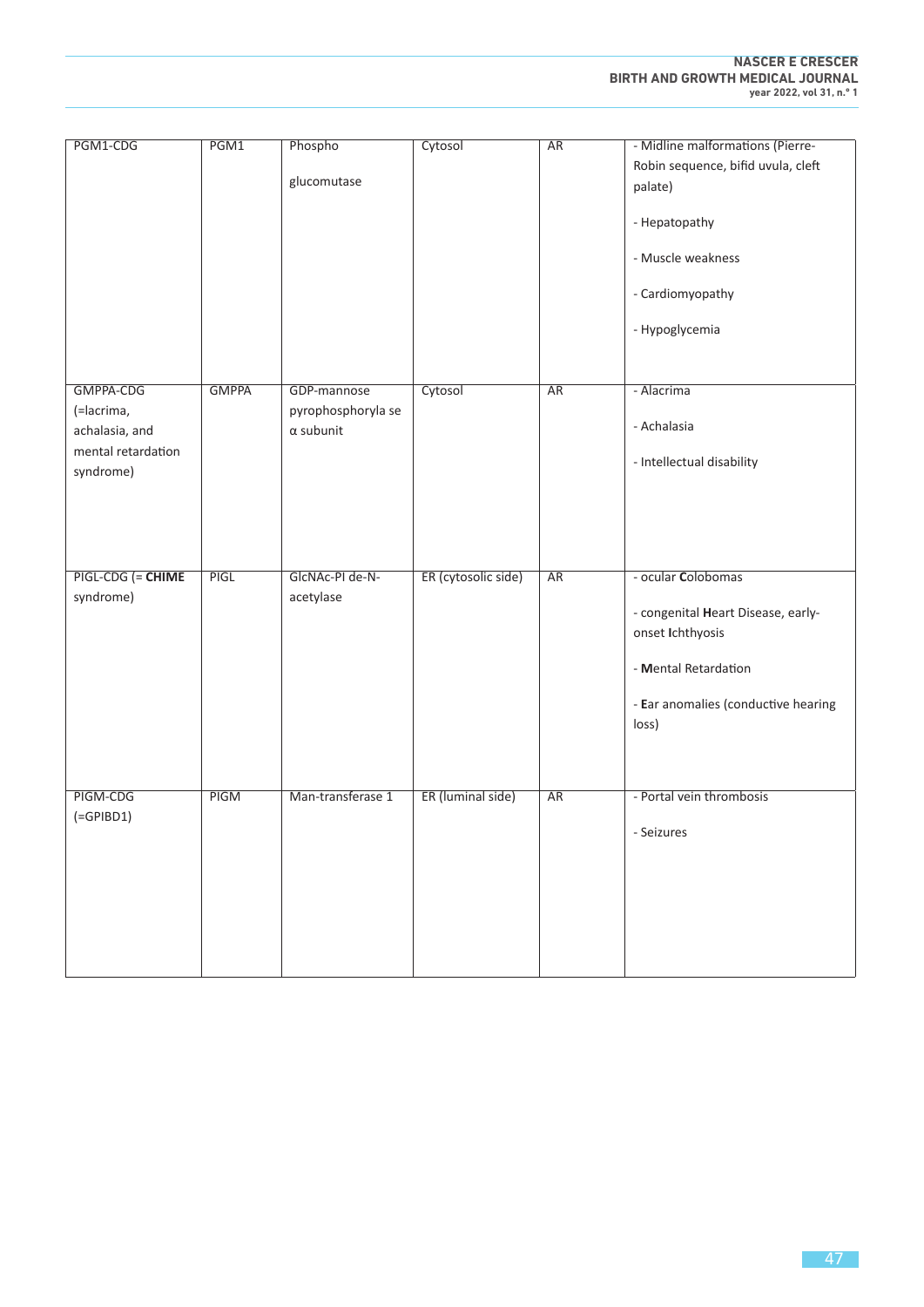#### Dysmorphic features

Although CDGs usually carry no complications during pregnancy or birth, the association with nonimmune hydrops fetalis has been reported.<sup>14</sup> Newborns may present with facial dysmorphism (prominent cheeks, large and dysplastic ears), abnormal subcutaneous adipose tissue distribution (orange peel skin, fat pouches, inverted nipples), skeletal abnormalities, or dystrophic limbs. Children with PMM2-CDG typically present abnormal fat distribution and inverted nipples, but other forms of CDGs (ALG12-CDG, DPAGT1-CDG, MGAT2- CDG, MOGS-CDG) have also been associated with dysmorphic features. Dysmorphic facial features associated with PMM2-CDG have been described in large series and include prominent forehead, large ears and ear lobules, almond-shaped eyes, thin upper lip, prominent jaw, and long and slender fingers and toes.<sup>13</sup> It is reasonable to consider the diagnosis of CDGs in patients with dysmorphic features and no clear diagnosis.<sup>1,5</sup>

#### Neurologic involvement

Due to the high biosynthetic demand of the central nervous system, neurologic manifestations are present in almost all CDGs.<sup>8</sup> Deficient glycosylation in neural development may be relevant for the development and maintenance of normal cognitive functions.<sup>16</sup> While some CDGs have been associated with a purely neurologic phenotype, others show neurologic involvement as part of a multisystemic presentation. MPI-CDG, one of the few treatable forms of CDGs, is a notable exception, as it does not present with neurologic involvement.<sup>5</sup> The most common symptoms are psychomotor retardation/intellectual disability, hypotonia with frequent hyporeflexia, microcephaly, epileptic seizures, ataxia/ cerebellar syndrome, peripheral neuropathy, spasticity, nystagmus, retinitis pigmentosa, strabismus, and stroke-like episodes.<sup>11,12,16</sup> Apart from cerebellar and cerebral atrophy, most CDG patients with epilepsy have no characteristic brain malformations. Nevertheless, O-glycosylation disorders are associated with features such as lissencephaly, polymicrogyria, schizencephaly and neuronal heterotopia. The cerebellum is often affected in PMM2-CDG, dystroglycanopathies, and SRD5A3-CDG, although the course of cerebellar ataxia is not progressive.12,16 Cerebellar vermian hypoplasia is considered a highly specific sign of CDGs, but rarely present in the neonatal period.

Mutations affecting O-linked glycosylation result in congenital muscular dystrophy-dystroglycanopathies, including Walker-Warburg syndrome and muscle-eye-brain disease. This spectrum of diseases encompasses structural brain defects, such as lissencephaly, midline defects, cerebellar hypoplasia, hypotonia/myopathy and a spectrum of ocular and retinal conditions.<sup>5,8</sup>

GPI anchoring biogenesis defects can present as multiple congenital anomaly syndromes, with severe neurologic involvement and early

# death<sup>8</sup>

#### Musculoskeletal involvement

Because collagen is a glycoprotein, CDGs can present with connective tissue or skeletal abnormalities. Several CDGs have skeletal dysplasia as the most prominent feature, including ALG12-CDG, TMEM165CDG and COG7-CDG.<sup>5</sup> CDGs with well-defined skeletal dysplasia include ALG3-CDG, ALG6-CDG, ALG9-CDG, PGM3-CDG, CSGALNACT1-CDG and SLC35D1-CDG. Some skeletal abnormalities are also unique to particular CDG subtypes such as Schneckenbecken dysplasia in SLC35D1-CDG, brachytelephalangy in PIGV-CDG and PIGO-CDG, pseudodiastrophic dysplasia in ALG12-CDG, Gillessen-Kaesbach and Nishimura skeletal dysplasia in ALG9-CDG and Desbuquois dysplasia in PGM3-CDG.<sup>12</sup> Ehlers-Danlos syndrome, progeroid type characterized by joint hypermobility, loose skin, short stature, osteopenia, and poor wound healing, is now classified as a CDG. Hereditary multiple osteochondroma syndromes, which are inherited in an autosomal dominant manner and can present with osteochondromas at birth in 5% of cases, are also included in the group of CDGs.<sup>5</sup>

#### Dermatologic involvement

Various skin abnormalities can be found in CDGs, including the characteristic "orange peel", fat pads, ichthyosis, increased skin laxity, tumoral calcinosis, hypo/hyperpigmentation, aplasia cutis congenita and hypohidrosis/hyperthermia. Cutis laxa type IIA is now recognized as a CDG.5,15

#### Gastrointestinal and liver involvement

A common feature of many CDGs is failure to thrive, which has a probable multifactorial etiology comprising orofacial motor dysfunction secondary to hypotonia, malabsorption, neurologic impairment and alterations in the highly glycosylated gastrointestinal mucosa. Lymph circulation may also be abnormal in some patients. Reflux and vomiting are commonly found in CDG patients, and chronic diarrhea can also be found in several CDG types.<sup>11</sup> Proteinlosing enteropathy is a specific feature commonly found in MPI-CDG, but occasionally also present in other forms, such as ALG6- CDG and PMM2-CDG. Ascites is a critical CDG manifestation, with hypoalbuminemia being a potentially significant complication of these conditions, often linked to poor prognosis in severe infantile cases.5,11

The liver is a major site of glycosylation in the body, as it produces most glycosylated proteins. Therefore, glycosylation disorders are expected to affect not only liver development but also its structure and function. Liver involvement is associated with one of two main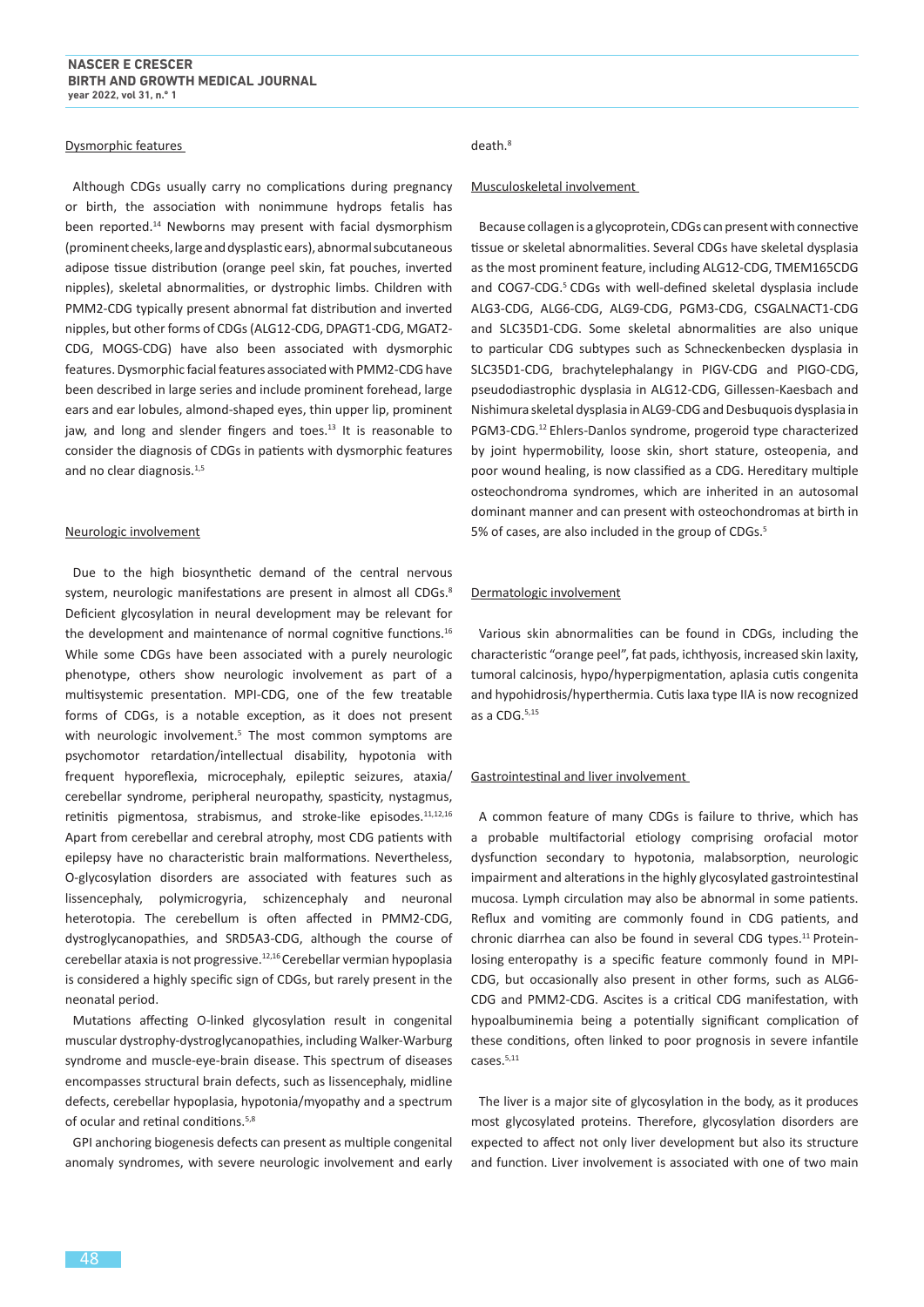pathophysiological patterns: developmental abnormalities (ductal plate malformation or congenital hepatic fibrosis, as in MPI-CDG), or a combination of elevated liver transaminases (more common), hepatomegaly (less common), and steatosis in early infancy/ childhood, as in PMM2-CDG. While the former is only treatable with liver transplantation, the second may spontaneously resolve over time. The most severe form of liver disease (acute liver failure) can arise in the setting of multiorgan failure (COG7-CDG, ALG3-CDG) or severe multisystemic disease. No typical histologic pattern of liver disease is described in CDGs. Liver fibrosis and cirrhosis have been reported in PMM2-CDG, MPI-CDG, and TMEM199-CDG setting.11,12,17

Liver involvement has been estimated in about 22% of CDG types and can be debilitating or even life-threatening with progression to liver cirrhosis or liver failure. CDGs with predominant or isolated liver involvement include MPI-CDG, CCDC115-CDG, TMEM199- CDG, and ATP6AP1, all of which include the V-type ATPase complex in Golgi apparatus and are classified as type II CDGs. Other CDGs associated with liver disease include six N-glycosylation diseases (including PMM2-CDG) and seven CDG types with defects in multiple glycosylation pathways.<sup>11,17</sup>

#### Cardiac involvement

Cardiovascular manifestations are not typical features in most CDGs. Nonetheless, congenital heart defects or anomalies (specifically conotruncal defects) have been described in PMM2-CDG, SRD5A3- CDG and COG1-CDG. Cardiomyopathy (hypertrophic and dilated) and pericardial effusion have been reported in association with several forms of CDGs, particularly PMM2-CDG, with the latter ranging from mild and asymptomatic to more severe and with worse prognosis.<sup>5</sup>

#### Hematologic involvement

Although primary and secondary dysfunction due to liver disease can be difficult to distinguish, the most serious cause of morbidity and mortality in CDGs is hematologic dysfunction.<sup>5</sup> This dysfunction arises from abnormal glycosylation of coagulation factors and platelet membrane glycoproteins, with an increase in the risk of thrombotic and bleeding complications, especially in PMM2-CDG, MPI-CDG, and ALG1-CDG. An imbalance between procoagulant and anticoagulant factors and nonspecific or dysfunctional platelet interactions accounts for coagulation abnormalities in CDGs. Low levels of factors IX and XI, antithrombin, protein C, and protein S, deficiency of factors II, V, VII, VIII, and X, prolonged prothrombin time (PT) and activated partial thromboplastin time (aPTT) and elevated D-dimer are common findings. Hematologic complications include arterial and venous thrombosis, mucosal and visceral hemorrhage, and stroke-like episodes of so far unclear etiology.<sup>5,11</sup> Still, coagulation parameters can improve and even normalize over time, lowering the risk of clotting and bleeding events in adults. While decreased antithrombin, protein C, and protein S levels are associated with increased risk of thrombosis, the correlation between PT, aPTT, and levels of factors IX and XI is less clear.<sup>11</sup>

#### Endocrine involvement

CDGs can affect multiple endocrine pathways, including those involved in growth, thyroid function, glucose metabolism, and sexual development. Poor nutrition and/or dysfunction of the growth hormone/insulin-like growth factor I cascade may lead to growth failure, which is seen in most CDGs. Low normal to increased serum levels of growth hormone (GH), with decreased levels of insulin-like growth factor (IGF-1), suggest that CDG patients are often GH-resistant. Increased clearance of hypoglycosylated forms of insulin-like growth factor binding protein 3 (IGFBP-3) results in low levels of this hormone.<sup>11</sup> On the other hand, elevated thyroidstimulating hormone levels are frequently found in young patients due to receptor glycosylation defects, especially in PMM2-CDG. Although thyroid-binding globulin and total T4 levels are often decreased in CDGs, patients are usually clinically euthyroid.<sup>5,11</sup> As adrenocorticotropic hormone is glycosylated, hypoglycemia, often associated with hyperinsulinism and adrenal insufficiency, may occur and present with lethargy, vomiting, or seizures. Female CDG patients often have elevated follicle-stimulating hormone (FSH) and luteinizing hormone levels but low estradiol, resulting in abnormal pubertal development, amenorrhea, and hypergonadotropic hypogonadism. Male CDG patients may present with small testes, elevated FSH, and cryptorchidism, with pubertal abnormalities being generally less common in males.<sup>11</sup>

#### Immunologic involvement

Normal functioning of cell-surface receptors, antibodies, and other critical components of the innate and adaptive immune systems depend on glycosylation. Therefore, immunologic dysfunction has been reported either as a major feature in several types of CDGs (ALG12-CDG, MAGT1-CDG, MOGS-CDG, PGM3-CDG, ATP6AP1-CDG/ ATP6AP2-CDG, SLC35C1-CDG) or as a variable feature in more severe multisystemic presentations (PMM2-CDG).<sup>5,11</sup> Frequent or severe infections (bacterial, viral, fungal) and inadequate antibody response to vaccination and sinopulmonary,gastrointestinal and skin infections are common. Neutrophilia or neutropenia, lymphopenia, and low immunoglobulin (Ig)A and G, levels are the most common laboratory abnormalities. ALG12-CDG may cause lethal sepsis secondary to hypogammaglobulinemia and B-cell dysfunction in the neonatal period. SLC35C1-CDG, or leukocyte adhesion deficiency, type II courses with recurrent bacterial infections. MAGT1-CDG is caused by a deficiency in magnesium transporter 1 and results in a form of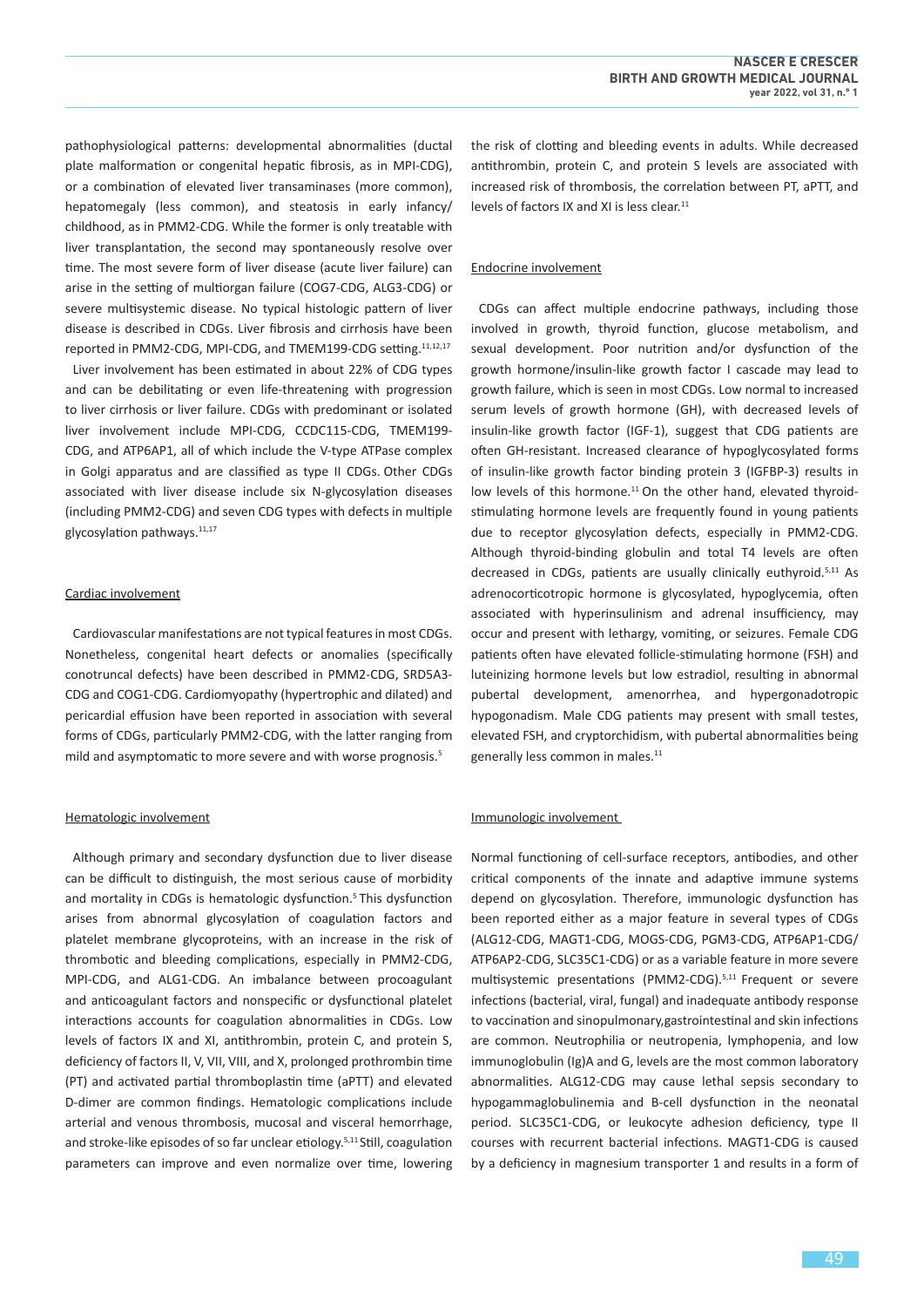X-linked primary combined immune deficiency (previously described as XMEN disease- X-linked immunodeficiency with magnesium defect, Epstein-Barr virus infection, and neoplasia).5,11

# **DIAGNOSIS**

The heterogeneity of CDGs makes their diagnosis a challenge. As there is no universal or pathognomonic sign or symptom and no sensitive diagnostic test for all CDGs, it is crucial to keep a high index of suspicion of these diseases. It is reasonable to suspect of CDGs in all patients with unexplained clinical story, especially those with unexplained neurologic or multisystem disease.<sup>6</sup> In general, patients presenting with one of the following clinical and biochemical features should undergo screening for glycosylation abnormalities: 5,12

- nonimmune hydrops fetalis
- inverted nipples, abnormal fat distribution
- connective tissue involvement (such as cutis laxa)

unexplained multisystemic phenotype, including neurologic manifestations

- non-progressive cerebellar ataxia
- severe epileptic encephalopathy

elevated serum transaminases (especially if associated with decreased antithrombin/protein C and S activity)

- mixed coagulopathy and hypercoagulability
- hyperinsulinemic hypoglycemia
- liver steatosis/fibrosis/cirrhosis of unknown etiology
- recurrent pericardial effusion
- cardiomyopathy

skeletal dysplasia (particularly pseudodiastrophic dysplasia, Gillessen-Kaesbach-Nishimura skeletal dysplasia, Desbuquois dysplasia, brachytelephlanagy)

arthrogryposis with congenital myasthenia-like phenotype immunodeficiency

When a CDG is suspected, serum transferrin (Tf) isoelectric focusing (IEF) is the first step in screening.<sup>12</sup> Transferrin is a plasma iron transport protein with two asparagine N-glycosylation sites. The dominant isoform in healthy individuals is tetrasialo-Tf, while asialo- and monosialo-Tf isoforms are usually not detectable. Failure in N-glycan synthesis causes partial sialic acid deficiency, changing the charge of serum transferrin and causing it to migrate towards the cathode in an electrophoretic field. A type I pattern (CDG-I) indicates an assembly or transfer defect of the dolichol-linked glycan in the cytosol or ER. A type II pattern (CDG-II) indicates a processing defect after glycan transfer in the ER or during glycosylation in the Golgi apparatus. Some CDGs, such as PGM1-CDG, display features of both serum Tf IEF patterns (mixed type, CDG-I/CDG-II).<sup>2,5,12,18</sup>

During CDG diagnosis, secondary causes potentially associated with abnormal glycosylation patterns should be excluded. False- positive results may occur with moderate alcohol consumption in a dosedependent manner, Tf gene polymorphisms, end-stage liver disease,

pregnancy, estrogen replacement therapy, classic galactosemia and fructosemia. False-negative results may occur at young ages (< 2-6 months), with abnormal glycosylation normalizing later in life. Furthermore, Tf IEF only detects isolated in N-glycosylation or combined N-and O-glycosylation defects.<sup>2,8,12</sup>

It should be kept in mind that a normal serum Tf IEF profile does not exclude CDGs. In cases of strong clinical and biochemical suspicion, targeted NGS or whole-exome sequencing (WES) should be considered since PMM2-CDG due to promotor defect and other CDGs (SLC35A1-CDG, SLC35A3-CDG, SEC23B-CDG, PGM3-CDG) may present with normal N-glycosylation patterns, and Tf IEF may be normal or altered in several other CDGs (as ALG13-CDG, SLC35A2- CDG, RTF1-CDG, and SRD5A3-CDG).<sup>12</sup>

The next step when evaluating a potential CDG is to determine whether Tf IEF shows a type I or type II pattern. If a type I pattern is present, phosphomannomutase-2 (PMM2) or phosphomannose isomerase (PMI) deficiency are the first hypotheses, and if the proper clinical setting is present, their enzymatic activity should be measured in fibroblasts or leukocytes. PMM2-CDG is the most common CDG and with the best-defined clinical phenotype, while MPI-CDG is treatable and potentially fatal if left untreated. If the clinical phenotype is not typical of PMM2-CDG or MPI-CDG and PMM2 and PMI activity is normal, NGS, including targeted NGS (panel of genes known to be associated with CDG), or WES should be performed. Biallelic pathogenic variants in PMM2 or PMI confirm the diagnosis of PMM2-CDG or MPI-CDG.<sup>2,12</sup>

A type II serum transferrin CDG pattern suggests the presence of a Golgi defect, with IEF of serum apolipoprotein C-III (apoC-III) recommended in these cases. Apo-CIII isoform analysis is a complementary test for type II CDGs, as it usually undergoes O-glycosylation with a mucin core 1 glycan. It is useful to distinguish between an isolated N-glycosylation defect and a combined disorder of N- and O-glycosylation.<sup>2,5,8,12</sup>

Matrix-assisted laser desorption/ionization (MALDI) coupled with time-of-flight mass spectrometry (TOF MS) allows to simultaneously assess the glycan structure of all glycoproteins in the blood (N- and O-linked glycans). This test is more sensitive for type II CDGs and also better able to distinguish between specific subtypes of CDG. However, glycosylation processes may be tissue-specific (especially in muscle and central nervous system), rendering this test less sensitive.<sup>2,5</sup>

Dystroglycan immunohistochemistry can be performed on muscle biopsy specimens. This test is particularly useful for the congenital muscular dystrophy spectrum, as the deficient chemical pathways in these diseases are only expressed in either brain or muscle tissue.<sup>5,8</sup>

Flow cytometry of blood granulocytes is used when lipid glycosylation and GPI anchor biosynthesis defects are suspected. Flow cytometry analysis of white or red blood cells for certain GPIanchored cell surface proteins is available as a test for paroxysmal nocturnal hemoglobinuria (PNH) due to acquired mutations in the PIGA gene. The PNH test may also reveal abnormalities in other GPI anchor deficiencies.<sup>2</sup>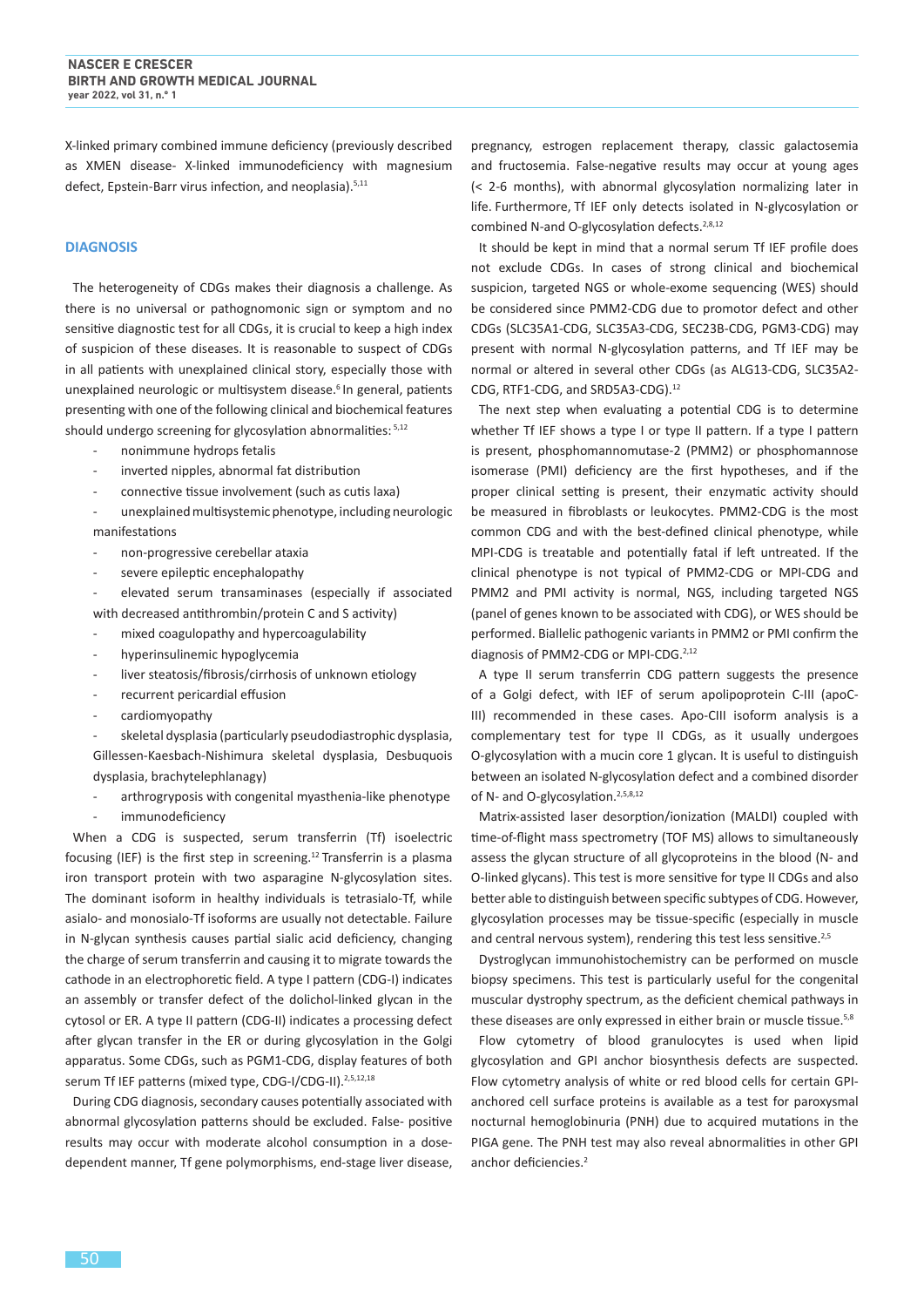Molecular genetic testing is the most specific diagnostic test, particularly given that no biochemical test can screen for all CDGs. Molecular gene panel testing or exome sequencing may be performed even in the presence of normal screening results in cases of strong clinical suspicion. Biochemical and functional confirmation of molecular genetic findings is crucial since the number of new genes associated with CDGs is exponentially increasing, and most patients with CDGs carry at least one mild and often novel missense mutation.5,12

**Figure 2** depicts a proposal of a diagnostic algorithm for CDGs.



Figure 2 - Proposal of a diagnostic algorithm for congenital disorders of glycosylation (Adapted from Lipinski P, Tylki-Szymariska A,<sup>13</sup> Francisco R *et al.,* <sup>21</sup> and Quelhas D *et al.*<sup>24</sup>)

# **THERAPEUTIC APPROACH**

Specific treatment is only available for some types of CDGs, with symptomatic treatment being the only option for the majority. As most CDGs are multisystemic, a multidisciplinary approach is required to treat their several manifestations.<sup>12</sup>

# Failure to thrive

The general approach consists of maximizing the tolerated caloric intake. Infants and children with CDGs can tolerate any type of formula, so no specific diet is required. Notwithstanding, elemental formulas may be better tolerated early in life. Feeding progression depends on the children´s oral motor function, with some requiring

(transient) placement of a nasogastric tube or gastrostomy tube for nutritional support. However, failure to thrive often persists despite treatment.<sup>11,20</sup>

For patients with oral motor dysfunction and persistent vomiting and/or gastroesophageal reflux, postural measures, like maintenance of an upright position after eating and thickening of feeds, can be helpful. Speech and oral motor therapy support the transition to oral feeds and encourage speech when the child is ready.<sup>20</sup>

# Protein-losing enteropathy

Regular albumin infusions, octreotide therapy, and diets rich in midchain fatty acids may be helpful in protein-losing enteropathy.<sup>11,12,20</sup>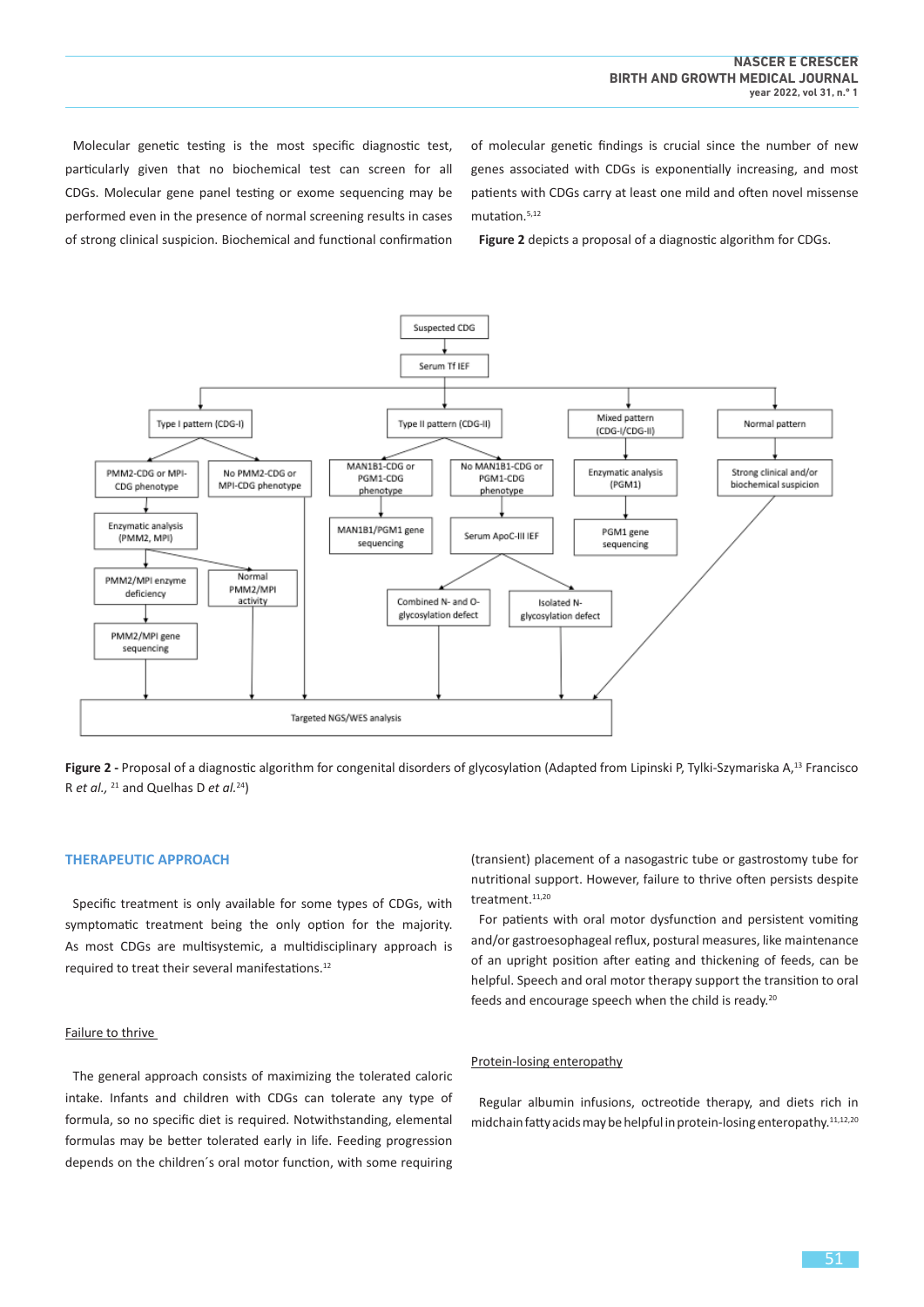#### Developmental delay

Case-by-case assessment should be performed to identify patients who may benefit from occupational therapy, physical therapy, or speech therapy.<sup>20</sup>

#### Ophthalmology

A consultation early in life with a pediatric ophthalmologist is important to identify potential eye abnormalities (strabismus, myopia, astigmatism, retinitis pigmentosa) and institute eyepreserving therapies (glasses, patching, or surgery), depending on the clinical situation.<sup>20</sup>

#### Hypothyroidism

Elevated thyroid-stimulating hormone (THS) levels are common, although CDG patients are usually euthyroid. Therefore, hypothyroidism should only be treated with levothyroxine in the presence of elevated TSH and low free thyroxine.<sup>11,12,20</sup>

#### Stroke-like episodes, coagulopathy and deep vein thrombosis

Supportive therapy for stroke-like episodes includes intravenous hydration, maintenance of normal blood glucose, and physical therapy during follow-up.<sup>20</sup>

Primary thrombosis prophylaxis is not recommended, but instead avoidance of potential triggers (elective surgery, oral contraceptives), adequate hydration, and early mobilization after invasive procedures.

Both unfractionated and low-molecular-weight heparin may be effectively used to treat thrombosis in the setting of CDGs. A reasonable alternative is factor Xa inhibitors. Vitamin K antagonists, such as warfarin, can be used for venous thrombosis secondary prophylaxis.<sup>11</sup>

If necessary, fresh frozen plasma may be employed to correct factor deficiency and clinical bleeding.<sup>11,12,20</sup>

# Immunologic status

In infants and children with a history of recurrent or severe infections, leukocyte count with differential and serum immunoglobulin levels should be retrieved at the time of diagnosis and during acute infection episodes. Unless otherwise indicated, age-appropriate vaccination is recommended.<sup>11,20</sup>

#### Orthopedic issues

Thorax shortening and scoliosis/kyphosis are examples of orthopedic issues experienced by some CDG patients. Orthopedic and physical medicine care, use of wheelchairs and transfer devices for home, and physical therapy are part of the management plan. Surgical treatment of these issues may occasionally be necessary.<sup>20</sup>

# Specific treatment

Only a few types of CDGs have a specific treatment, usually consisting of supplementation with simple sugars with the aim of improving hypoglycosylation.

MPI-CDG is the most effectively treatable CDG. Treatment consists of mannose supplementation at the dose of 1 g/kg/day divided into four to six doses. Although treatment can significantly improve protein-losing enteropathy, liver disease may persist and progress. Caution is required during pregnancy.<sup>2,12,19</sup>

Although treatment of PMM2-CDG is mainly supportive, mannose-1-phosphate substrate replacement therapy is being investigated in clinical trials.  $2,12$  Acetazolamide has been recently shown to be effective in the treatment of cerebellar motor syndrome and improve coagulation parameters, clinical severity, ataxia, epilepsy and lipodystrophy in patients with PMM2-CDG.<sup>3,19</sup> Some patients with SLC35C1-CDG respond to oral fucose supplementation, showing decreased incidence of recurrent infections with hyperleukocytosis but no neurodevelopment changes. D-galactose at a dose of 1.5- 2.5 g/kg/day (until a maximum of 50 g/kg/day) has been shown to improve hypoglycemia, coagulopathy, and endocrinopathy in PGM-1- CDG. Galactose has also been suggested to improve endocrinopathy and coagulopathy in TMEM165-CDG and SLC39A8-CDG. Some patients respond to 15-20 mg/kg/day of manganese sulfate.<sup>2,12</sup>

Extended-release sialic acid and N-acetylmannosamine (ManCAc) are currently being investigated in GNE-CDG. Sodium butyrate has been shown to improve seizures in CAD-CDG and PIGM-CDG, and ketogenic diet has been shown to decrease seizure frequency in some PIGA-CDG patients.<sup>2,11,12,19</sup> Uridine supplementation led to cessation of seizures and improvement in development and anemia in CAD-CDG.11,12,19

Organ transplantation may be an option for CDGs in which the primary manifestation is limited to a specific organ and progressive neurologic disease is not a concern.<sup>5.</sup> Bone marrow transplantation and hematopoietic stem cell transplantation are therapeutic options in PGM3-CDG.<sup>3</sup>

Advances over the last few years have opened new therapeutic avenues in CDGs. The most promising new approaches include activated sugars, pharmacological chaperones, and gene therapy.<sup>11</sup>

The delivery of mannose-1-phosphate poses a challenge as the molecule is highly unstable. Liposomal targeting could be an option for efficient liver targeting, but technical difficulties limit this approach. Using a large complex molecule as a capsule around the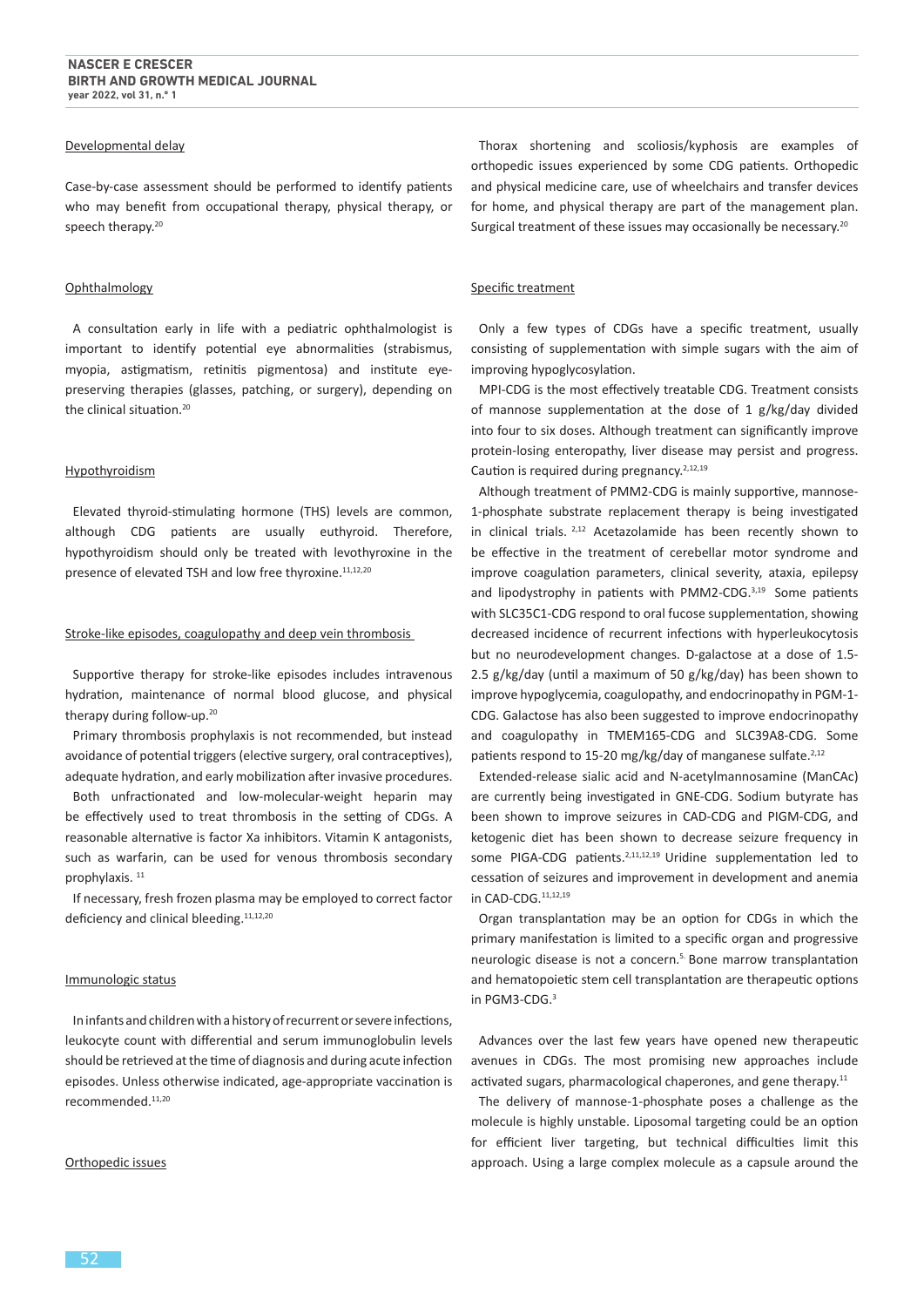mannose-1-phosphate molecule could be an alternative, but its large size can potentially compromise an efficient cellular uptake. So far, none of these compounds have entered clinical trials.<sup>11</sup>

Proteins are present in the intracellular medium in folded or unfolded states. Point mutations may lead to a predominance of unfolded states, which lead to protein destabilization and aggregation. Pharmacological chaperones are small molecules that bind to specific proteins, stabilizing proteins in the folded state. PMM2-CDG has been classified as a misfolding disorder. In vitro testing has disclosed the possibility of uncovering ligands capable of stabilizing PMM2, suggesting that pharmacological chaperones may be a promising therapeutic option.<sup>11,21</sup> Gene therapy consists of the transfer and activation of a fully functional copy of an aberrant gene to the patient´s system. Being monogenic diseases, CDGs are potential candidates for this approach.<sup>11,21</sup> Apart from viral transgene delivery, such as adeno-associated virus vectors, other options include zinc-finger nucleases and transcription activator-like effector nucleases. Antisense therapy intends to restore transcript splicing after disruption by pathogenic splice variants. In vitro experiments have been conducted in PMM2-CDG patient-derived cells, and antisense therapy has shown promising results in TMEM165-CDG.<sup>11</sup>

#### **MONITORING**

The following laboratory tests and clinical assessments are recommended at the time of diagnosis (especially for PMM2-CDG) and subsequently on an annual basis:<sup>20</sup>

- liver function and serum albumin tests
- thyroid function tests (for TSH and elevated free thyroxine)
- protein C, protein S, antithrombin III, factor IX
- urinalysis

serum gonadotropins in adolescent and adult women, to assess hypogonadotropic hypogonadism

echocardiogram

renal ultrasound to evaluate bilateral hyperechogenic kidneys, enlarged kidneys and renal cysts (PMM2-CDG)

- ophthalmologic examination
- orthopedic evaluation when scoliosis becomes evident

Of note, acetaminophen and other liver-metabolized drugs should be carefully used in patients with liver involvement.<sup>20</sup>

#### **GENETIC COUNSELING**

Assessment of genetic risk and carrier status and discussion of prenatal testing are recommended before pregnancy. In cases of known pathogenic variant(s), prenatal diagnosis and preimplantation genetic testing for N-linked or multiple-pathway CDGs are possible.<sup>20</sup>

#### **ASSESSMENT OF RELATIVES**

It is acceptable to evaluate apparently asymptomatic older and younger siblings of CDG patients to establish a potential CDG diagnosis as early as possible. Assessment may include molecular genetic testing if the pathogenic variant in the family is known or serum transferrin analysis if the pathogenic variant is unknown and transferrin is abnormal in the affected patient.<sup>20</sup>

# **PROGNOSIS**

Despite multidisciplinary support, mortality from multiorgan failure or severe infections is reported in around 25% of CDG patients in the first years of life. Morbidity in these patients includes infections, seizures and hypoalbuminemia. Although there is no predictable life expectancy, the oldest living PMM2-CDG patients are currently in their 40s and 50s.<sup>2, 22</sup>

Early CDG diagnosis is desirable since identification of the pathogenic variant(s) enables prenatal diagnosis and preimplantation genetic diagnosis of congenital disorders of N-linked glycosylation or multiple pathways.<sup>20</sup>

# **TAKE-HOME MESSAGES**

- CDGs are a vast group of heterogeneous diseases associated with elevated morbidity and mortality, especially in the first year of life. As defects may affect any organ at any age and elicit variable clinical presentations, their diagnosis poses a challenge.
- CDGs should be part of the differential diagnosis in patients with multiorgan involvement, especially in the presence of neurologic or hepatic disease or congenital anomalies.
- As there are no universally acknowledged signs or symptoms of CDGs, a high index of suspicion is crucial for diagnosis.

# **AUTHORSHIP**

Ana Raquel Mendes - Writing - original draft Dulce Quelhas - Writing - review & editing Joana Correia - Writing - review & editing Margarida Paiva Coelho - Writing - review & editing Anabela Bandeira - Writing - review & editing Esmeralda Martins - Writing - review & editing

# **REFERENCES**

1. Vilarinho L, Quelhas D, Leão Teles E. Defectos congénitos de la glicosilación. In: Sanjurjo P, Baldellou A. editors. Diagnóstico y